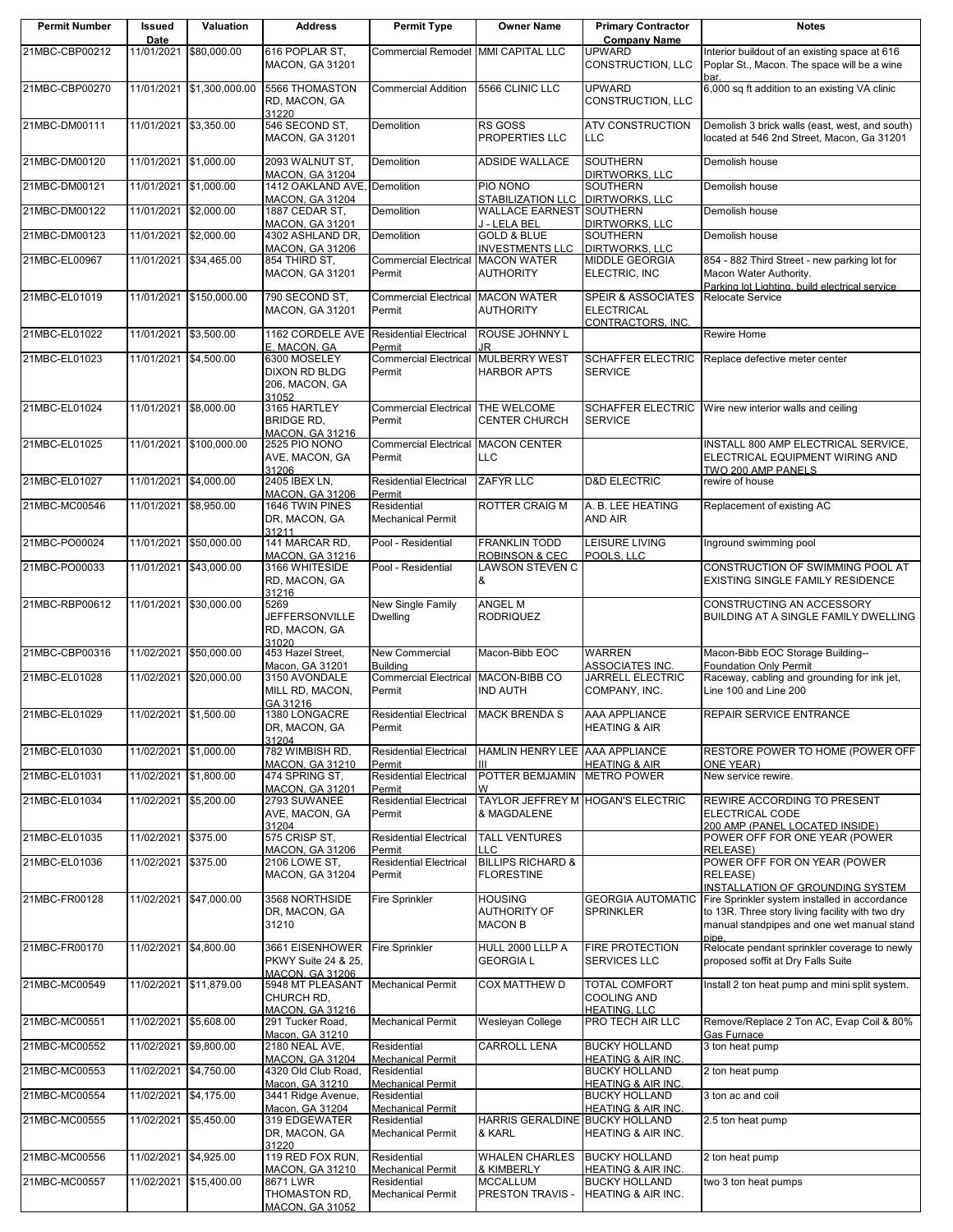| 21MBC-PL00188  | 11/02/2021 \$3,000.00 |              | 5269<br><b>JEFFERSONVILLE</b><br>RD, MACON, GA<br>31020       | <b>Residential Plumbing</b><br>Permit             | RODRIGUEZ ANGEL EMERY & SON<br>м                       | <b>PLUMBING</b>                                  | INSTALLING THE DRAIN PIPES AND<br>WATER FOR THE PROPERTY<br>PLUNBING, ROUGHING                                                                                                        |
|----------------|-----------------------|--------------|---------------------------------------------------------------|---------------------------------------------------|--------------------------------------------------------|--------------------------------------------------|---------------------------------------------------------------------------------------------------------------------------------------------------------------------------------------|
| 21MBC-RBP00613 | 11/02/2021            | \$28,000.00  | 3423 LAWTON RD,<br><b>MACON, GA 31204</b>                     | <b>Residential Remodel</b>                        | <b>LASHANDA T</b><br><b>MILNER</b>                     |                                                  | NEW SHEET ROCK, LIGHT FIXTURES, NEW<br>WINDOWS, NEW TILE AND CARPET, NEW<br>SIDING, REPAIRING PORCH, NEW DOORS                                                                        |
| 21MBC-CBP00300 | 11/03/2021            | \$100,000.00 | 5671 CALVIN DR.<br><b>MACON, GA 31210</b>                     | <b>Commercial Addition</b>                        | <b>FIRST PRESB CH OF WARD</b><br><b>MACON</b>          | <b>CONSTRUCTION &amp;</b><br>DEVELOPMENT, LLC    | Bleacher expansion                                                                                                                                                                    |
| 21MBC-CBP00314 | 11/03/2021            | \$15,500.00  | 240 MERCER JCT,<br><b>MACON, GA 31210</b>                     | Commercial Remodel JPR PROPERTY                   | <b>GROUP LLC</b>                                       | CRM CONSTRUCTION                                 | Install (4) 12'x14' roll up doors in left side of<br>existing clear span steel building and provide<br>information necessary for change of<br>occupancy from Group A-3 to Group B/S-1 |
| 21MBC-CLV00054 | 11/03/2021            | \$600.00     | 4696 LOG CABIN DR<br>Suite A, MACON, GA<br>31204              | Low Voltage<br>Commercial                         | <b>TS LOG CABIN</b><br><b>MACON LLC</b>                | <b>ADT SECURITY</b><br><b>SERVICES</b>           | <b>BA Alarm</b>                                                                                                                                                                       |
| 21MBC-EL01021  | 11/03/2021            | \$950.00     | 468 WESLEYAN DR,<br><b>MACON, GA 31210</b>                    | <b>Residential Electrical</b><br>Permit           | <b>FIFE PARKER &amp;</b><br><b>JANETTE</b>             | <b>STARR ELECTRICAL</b><br><b>CONTRACTORS</b>    | replace bent mast                                                                                                                                                                     |
| 21MBC-EL01032  | 11/03/2021            | \$200.00     | 3165 BLOOMFIELD<br>DR M2, MACON, GA<br>31206                  | <b>Residential Electrical</b><br>Permit           | <b>MIGA VILLA LLC</b>                                  | M.A.B. ELECTRICAL<br><b>SERVICE</b>              | Release Power                                                                                                                                                                         |
| 21MBC-EL01033  | 11/03/2021            | \$6,500.00   | 1048 NORTH PINE<br>KNOLL DR, MACON,<br>GA 31204               | <b>Residential Electrical</b><br>Permit           | <b>CARTER CARROLL</b>                                  | <b>STARR ELECTRICAL</b><br><b>CONTRACTORS</b>    | replace service and panel                                                                                                                                                             |
| 21MBC-EL01037  | 11/03/2021            | \$1,200.00   | 2855<br>NORTHWOODS DR.<br><b>MACON, GA 31204</b>              | <b>Residential Electrical</b><br>Permit           | <b>BRITT SHANNON &amp;</b><br><b>RACHEL M</b>          | AMJ ELECTRICAL                                   | REMOVE AND REPLACE METER BASE                                                                                                                                                         |
| 21MBC-EL01038  | 11/03/2021            | \$100.00     | 3009 BONNEVILLE<br>DR, MACON, GA<br>31204                     | <b>Residential Electrical</b><br>Permit           | <b>BARTLETT</b><br><b>PARTNERS LP</b>                  | <b>GRAY ELECTRICAL</b><br>SERVICES, LLC          | REPLACING RESIDENTIAL HOOD FAN<br>WIRE AND SWITCH                                                                                                                                     |
| 21MBC-EL01039  | 11/03/2021            | \$875.00     | 802 GREEN OAK<br>TERR, MACON, GA<br>31210                     | <b>Residential Electrical</b><br>Permit           | <b>HAMAMOTO</b><br><b>HOWARD H</b><br><b>REVOCABLE</b> | <b>STARR ELECTRICAL</b><br><b>CONTRACTORS</b>    | replace bent mast                                                                                                                                                                     |
| 21MBC-EL01042  | 11/03/2021            | \$200.00     | 3165 BLOOMFIELD<br>DR Apt. M1, MACON, Permit<br>GA 31206      | <b>Residential Electrical</b>                     | <b>MIGA VILLA LLC</b>                                  | M.A.B. ELECTRICAL<br><b>SERVICE</b>              | Release power.                                                                                                                                                                        |
| 21MBC-EL01045  | 11/03/2021            | \$2,500.00   | 240 MERCER JCT,<br>MACON, GA 31210                            | <b>Commercial Electrical</b><br>Permit            | <b>JPR PROPERTY</b><br><b>GROUP LLC</b>                | <b>BRIAN GREGORY</b><br>ELECTRIC LLC             | Wire four garage door openers and 4 LED wall<br>pack lights                                                                                                                           |
| 21MBC-EL01046  | 11/03/2021            | \$1,800.00   | 4142 BUENA VISTA<br>AVE, MACON, GA<br>31206                   | <b>Residential Electrical</b><br>Permit           | <b>BREWER GREGORY</b><br>S JR                          | <b>GENERAL SCIENTIFIC</b>                        | <b>RESIDENTIAL REWIRE</b>                                                                                                                                                             |
| 21MBC-EL01047  | 11/03/2021            | \$2,500.00   | 985 Plant St @ 1855<br>Felton Ave, macon,<br>GA 31201         | <b>Commercial Electrical</b><br>Permit            |                                                        | <b>MIDDLE GEORGIA</b><br><b>OUTDOOR LIGHTING</b> | Install electrical power panels for area lights                                                                                                                                       |
| 21MBC-EL01048  | 11/03/2021            | \$750.00     | 985 PLANT ST.<br><b>MACON, GA 31201</b>                       | Commercial Electrical THE HOUSING<br>Permit       | <b>AUTHORITY OF</b>                                    | <b>MIDDLE GEORGIA</b><br><b>OUTDOOR LIGHTING</b> | install service panel on end of building 1849-A<br>on Tindall Ave. Need final inspection to<br>release for power.                                                                     |
| 21MBC-EL01049  | 11/03/2021            | \$300.00     | 1025 FORT HILL ST.<br><b>MACON, GA 31217</b>                  | <b>Residential Electrical</b><br>Permit           | <b>MACON BACON LLC</b>                                 | JE POWER CO                                      | REPLACE OUTLET/POWER RELEASE                                                                                                                                                          |
| 21MBC-RBP00585 | 11/03/2021            | \$71,552.00  | 892 ELM ST,<br><b>MACON, GA 31201</b>                         | <b>Residential Remodel</b>                        | <b>ELN Development,</b><br><b>LLC</b>                  | <b>JLG CLEANING &amp;</b><br>CONSTRUCTION LLC    | Interior alterations/repairs to existing home                                                                                                                                         |
| 21MBC-RBP00614 | 11/03/2021            | \$113,000.00 | 247 SCHELL AVE,<br><b>MACON, GA 31217</b>                     | <b>Residential Remodel</b>                        | <b>CULP JOSEPH M</b>                                   | <b>WALKER'S GENERAL</b><br>CONTRACTING INC.      | <b>INTERIOR ALTERATIONS/RENOVATIONS</b>                                                                                                                                               |
| 21MBC-RLV00353 | 11/03/2021            | \$600.00     | 420 WEST BUFORD<br>RD, MACON, GA<br>31204                     | Low Voltage<br>Residential                        | <b>PURYEAR SLADE</b><br>KERIC&                         | <b>ADT SECURITY</b><br><b>SERVICES</b>           | <b>BA Alarm</b>                                                                                                                                                                       |
| 21MBC-RLV00354 | 11/03/2021            | \$600.00     | 243 GREENVIEW<br>TERR, MACON, GA<br>31220                     | Low Voltage<br>Residential                        | PATEL HARSHAD &<br><b>PRAGNESHBHA</b>                  | <b>ADT SECURITY</b><br><b>SERVICES</b>           | <b>BA Alarm</b>                                                                                                                                                                       |
| 21MBC-RLV00355 | 11/03/2021            | \$600.00     | 2848 RIVERVIEW<br>RD, MACON, GA<br>31204                      | Low Voltage<br>Residential                        | <b>COLLINS ANTHONY</b><br>M                            | <b>ADT SECURITY</b><br><b>SERVICES</b>           | <b>BA Alarm</b>                                                                                                                                                                       |
| 21MBC-RLV00357 | 11/03/2021            | \$600.00     | 1001 SANTA FE TRL<br><b>MACON, GA 31220</b>                   | Low Voltage<br>Residential                        | <b>WATSON BYRON M</b><br><b>RAQUEL M</b>               | <b>ADT SECURITY</b><br><b>SERVICES</b>           | <b>BA Alarm</b>                                                                                                                                                                       |
| 21MBC-RLV00358 | 11/03/2021            | \$600.00     | 1873 WAVERLAND<br>DR, MACON, GA<br>31211                      | Low Voltage<br>Residential                        | MCLENDON INEZ C                                        | ADT SECURITY<br><b>SERVICES</b>                  | <b>BA Alarm</b>                                                                                                                                                                       |
| 21MBC-RLV00359 | 11/03/2021            | \$600.00     | 2461 BEECH AVE,<br><b>MACON, GA 31204</b>                     | Low Voltage<br>Residential                        | <b>JAMES JOSEPHINE</b>                                 | <b>ADT SECURITY</b><br><b>SERVICES</b>           | <b>BA Alarm</b>                                                                                                                                                                       |
| 21MBC-RLV00360 | 11/03/2021            | \$600.00     | 4105 VALLIE DR,<br><b>MACON, GA 31210</b>                     | Low Voltage<br>Residential                        | <b>NEAL LINDSEY L &amp;</b><br>EVA <sub>R</sub>        | <b>ADT SECURITY</b><br><b>SERVICES</b>           | <b>BA Alarm</b>                                                                                                                                                                       |
| 21MBC-RLV00361 | 11/03/2021            | \$600.00     | 771 MALWOOD DR,<br><b>MACON, GA 31204</b>                     | Low Voltage<br>Residential                        | STRAWN ALAN M &<br><b>BRENDA C</b>                     | <b>ADT SECURITY</b><br><b>SERVICES</b>           | <b>BA Alarm</b>                                                                                                                                                                       |
| 21MBC-RLV00362 | 11/03/2021            | \$600.00     | 660 SPRINGDALE<br>WOODS DR.<br><b>MACON, GA 31210</b>         | Low Voltage<br>Residential                        | MCCARTHY JUDITH<br><b>GRIMM</b>                        | <b>ADT SECURITY</b><br><b>SERVICES</b>           | <b>BA Alarm</b>                                                                                                                                                                       |
| 21MBC-RLV00363 | 11/03/2021            | \$600.00     | 339 AMANDA DR,                                                | Low Voltage                                       | <b>GRAHAM CYNTHIA</b>                                  | <b>ADT SECURITY</b>                              | <b>BA Alarm</b>                                                                                                                                                                       |
| 21MBC-DM00124  | 11/04/2021            | \$3,000.00   | <b>MACON, GA 31216</b><br>3131 EVERGREEN<br>DR, MACON, GA     | Residential<br>Demolition                         | <b>BLOW TASHA</b>                                      | <b>SERVICES</b><br>SOUTHERN<br>DIRTWORKS, LLC    | Demolish house                                                                                                                                                                        |
| 21MBC-DM00125  | 11/04/2021 \$2,000.00 |              | 31206<br>2251 CLAYTON ST.                                     | Demolition                                        | <b>JACKSON FELISHER SOUTHERN</b>                       |                                                  | Demolish house                                                                                                                                                                        |
| 21MBC-EL00945  | 11/04/2021            | \$2,500.00   | <b>MACON, GA 31204</b><br>3001 VINEVILLE                      | <b>Commercial Electrical</b>                      | <b>S ETAL</b><br><b>CAROLINE COURT</b>                 | DIRTWORKS, LLC<br><b>JS WHITENER ENT</b>         | Added (2) 3 phase circuits and (3) single                                                                                                                                             |
| 21MBC-EL00953  | 11/04/2021            | \$5,000.00   | AVE, MACON, GA<br>6395 CHAMPION RD,<br><b>MACON, GA 31216</b> | Permit<br><b>Residential Electrical</b><br>Permit | PROPERTIES IN<br><b>ARNSTRONG</b><br>MARION F JR & J M | TOMMY'S LIGHTING<br>AND ELECTRIC                 | phase 240 circuits<br>6 smoke alarms, replace all light fixtures,<br>replace all switches, replace all receptacles                                                                    |
| 21MBC-EL00954  | 11/04/2021            | \$5,000.00   | 7291 NEAL DR,                                                 | <b>Residential Electrical</b>                     | Ace Homes LLC                                          | TOMMY'S LIGHTING                                 | and GFCI.<br>Replace Lights, switches, receptacles, add 4                                                                                                                             |
| 21MBC-EL01050  | 11/04/2021            | \$31,529.00  | MACON, GA 31216<br>100 CLARENDON                              | Permit<br><b>Residential Electrical</b>           | <b>GORDY JOHN E &amp;</b>                              | AND ELECTRIC<br>MARC JONES                       | smoke detectors<br>Installing 13 Solar Panels on existing                                                                                                                             |
|                |                       |              | CT, MACON, GA<br>31210                                        | Permit                                            | JULIANA                                                | CONSTRUCTION LLC                                 | residential roof                                                                                                                                                                      |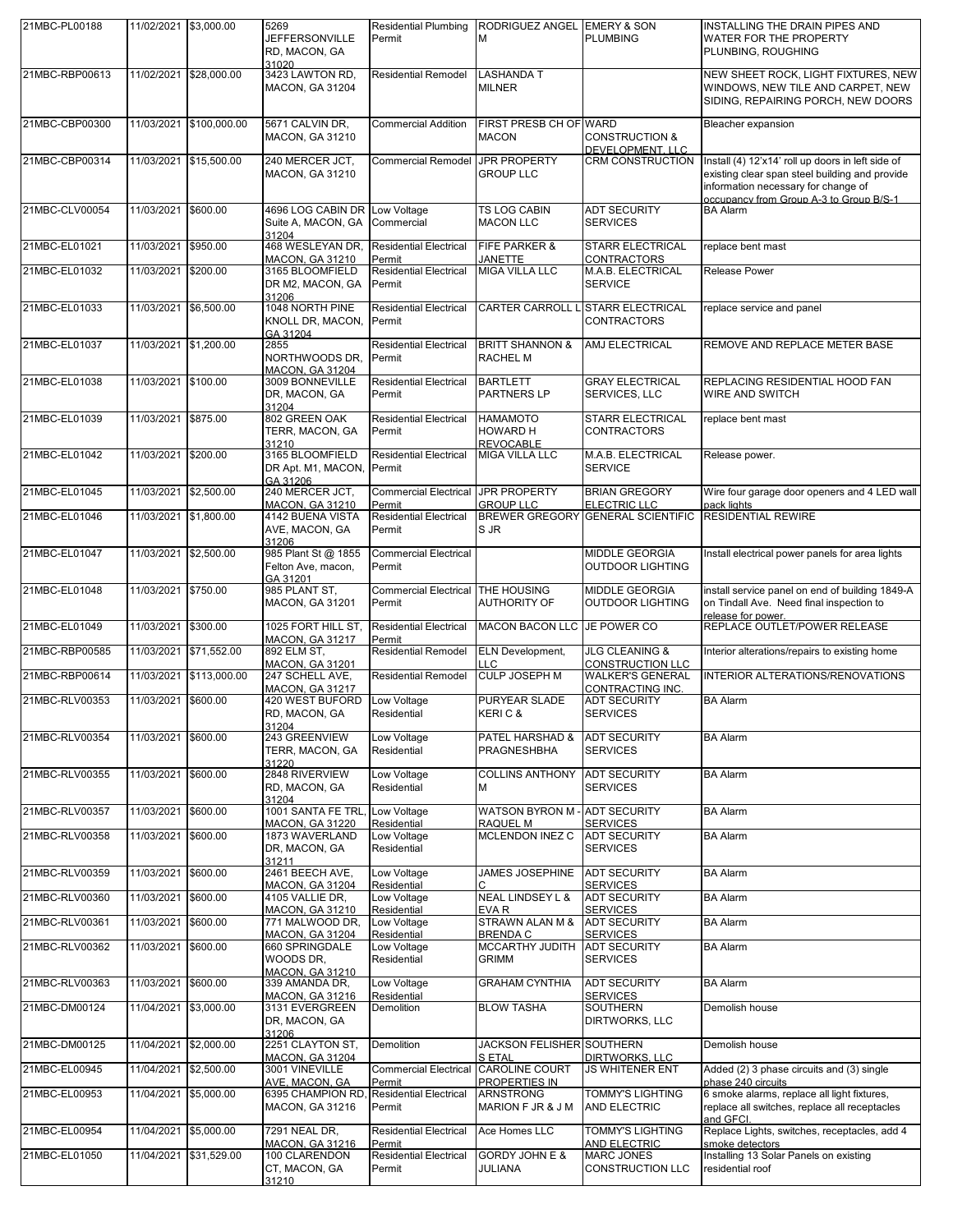| 21MBC-EL01052  | 11/04/2021 \$500.00   |                         | 453 Hazel Street.<br>Macon, GA 31201                                | Commercial Electrical Macon EOC<br>Permit         |                                                  | SPEIR & ASSOCIATES<br><b>ELECTRICAL</b><br>CONTRACTORS, INC. | <b>Temporary Power</b>                                                                                                                                                                                                                |
|----------------|-----------------------|-------------------------|---------------------------------------------------------------------|---------------------------------------------------|--------------------------------------------------|--------------------------------------------------------------|---------------------------------------------------------------------------------------------------------------------------------------------------------------------------------------------------------------------------------------|
| 21MBC-EL01053  | 11/04/2021 \$25.00    |                         | 3812 TELA PL,<br><b>MACON, GA 31206</b>                             | <b>Residential Electrical</b><br>Permit           | <b>HORTON RODNEY T</b>                           |                                                              | RELEASE OF POWER PER GEORGIA<br>POWER. ELECTRICITY HAS BEEN FOR<br>FOR OVER 12 MONTHS. NO ELECTRICAL<br>WORK IS TO BE DONE PER APPLICANT                                                                                              |
| 21MBC-MC00559  | 11/04/2021 \$4,950.00 |                         | 5666 KESTEVEN LN,<br>MACON, GA 31210                                | Residential<br><b>Mechanical Permit</b>           | WELLS JOSEPH H<br>JR & MABEL P                   | <b>BUCKY HOLLAND</b><br><b>HEATING &amp; AIR INC.</b>        | 3 ton gas                                                                                                                                                                                                                             |
| 21MBC-MC00561  | 11/04/2021 \$8,990.00 |                         | 1710<br><b>CHRISTOPHERS</b><br>TRCE, MACON, GA<br>31220             | Residential<br><b>Mechanical Permit</b>           | <b>HAMRICK ROBERT</b><br>E - DONNA D             | <b>BUCKY HOLLAND</b><br>HEATING & AIR INC.                   | 3 ton heat pump                                                                                                                                                                                                                       |
| 21MBC-PL00179  | 11/04/2021 \$4,995.00 |                         | 2593 OLD HOLTON<br>RD, MACON, GA<br>31204                           | <b>Residential Plumbing</b><br>Permit             | <b>BROWN MARGARET</b><br>& CUTTS S B             | <b>BUZZELL PLUMBING</b><br><b>HEATING &amp; AIR INC</b>      | <b>SEWERLINE REPAIR</b>                                                                                                                                                                                                               |
| 21MBC-RBP00615 |                       | 11/04/2021 \$145,000.00 | 649 BRITTON WAY,<br><b>MACON, GA 31216</b>                          | New Single Family<br><b>Dwelling</b>              | <b>EQUITY TRUST CO</b>                           | <b>CUSTOM HOMES BY</b><br><b>MICHELE</b>                     | SINGLE FAMILY DWELLING                                                                                                                                                                                                                |
| 21MBC-FR00090  | 11/05/2021            | \$38,000.00             | 536 THIRD ST,<br><b>MACON, GA 31201</b>                             | Fire Alarm                                        | 536 THIRD LLC                                    | MIDDLE GEORGIA<br>ELECTRIC, INC                              | INSTALLATION OF FIRE ALARM SYSTEM<br>FOR KARSEN DENSON LOFTS                                                                                                                                                                          |
| 21MBC-MH00017  |                       | 11/05/2021 \$32,777.00  | 289 Westwood Circle,<br>Macon, GA 31206                             | Manufactured / Mobile Cincinnati Mobile<br>Home   | Home Rentals, LLC                                | LOLLIE MOBILE HOME<br><b>SERVICE LLC</b>                     | New mobile home replacing an old mobile<br>home                                                                                                                                                                                       |
| 21MBC-MH00018  |                       | 11/05/2021 \$32,777.00  | 269 Westwood Circle,<br>Macon, GA 31206                             | Manufactured / Mobile Cincinnati Mobile<br>Home   | Home Rentals, LLC                                | LOLLIE MOBILE HOME<br><b>SERVICE LLC</b>                     | New mobile home replacing an old mobile<br>home                                                                                                                                                                                       |
| 21MBC-MH00019  |                       | 11/05/2021 \$32,777.00  | 293 Westwood Circle.<br>Macon, GA 31206                             | Manufactured / Mobile Cincinnati Mobile<br>Home   | Home Rentals, LLC                                | LOLLIE MOBILE HOME<br><b>SERVICE LLC</b>                     | New mobile home replacing an old mobile<br>home                                                                                                                                                                                       |
| 21MBC-MH00020  |                       | 11/05/2021 \$32.777.00  | 275 Westwood Circle.<br>Macon, GA 31206                             | Manufactured / Mobile Cincinnati Mobile<br>Home   | <b>Home Rentals</b>                              | LOLLIE MOBILE HOME<br>SERVICE LLC                            | New mobile Home replacing an old mobile<br>home                                                                                                                                                                                       |
| 21MBC-PL00180  | 11/05/2021 \$5,000.00 |                         | 236 ROYCREST DR.<br><b>MACON, GA 31204</b>                          | <b>Residential Plumbing</b><br>Permit             | <b>WALKER JANET B</b>                            | <b>HARVEY'S PLUMBING</b><br>& IRRIGATION, INC.               | Repair/ Replace 4" sanitary sewer                                                                                                                                                                                                     |
| 21MBC-RLV00335 | 11/05/2021            | \$600.00                | 112 CLARKSVILLE<br>CT, MACON, GA<br>31210                           | Low Voltage<br>Residential                        | <b>GRISSOM</b><br><b>CASAUNDRA W</b>             | <b>ADT SECURITY</b><br><b>SERVICES</b>                       | <b>BA Alarm</b>                                                                                                                                                                                                                       |
| 21MBC-RLV00336 | 11/05/2021            | \$600.00                | 263 NORTH<br><b>WESLEYAN CIR.</b><br>MACON, GA 31210                | Low Voltage<br>Residential                        | <b>IRG INVESTMENTS</b><br>& HOLDINGS             | <b>ADT SECURITY</b><br><b>SERVICES</b>                       | <b>BA Alarm</b>                                                                                                                                                                                                                       |
| 21MBC-RLV00337 | 11/05/2021            | \$600.00                | <b>185 TATERSHALL</b><br>CT, MACON, GA<br>31210                     | Low Voltage<br>Residential                        | JOHNSON DAPHNE                                   | <b>ADT SECURITY</b><br><b>SERVICES</b>                       | <b>BA Alarm</b>                                                                                                                                                                                                                       |
| 21MBC-RLV00356 | 11/05/2021 \$600.00   |                         | 660 SPRINGDALE<br>WOODS DR.<br><b>MACON, GA 31210</b>               | Low Voltage<br>Residential                        | <b>MCCARTHY JUDITH</b><br><b>GRIMM</b>           | <b>ADT SECURITY</b><br><b>SERVICES</b>                       | <b>BA Alarm</b>                                                                                                                                                                                                                       |
| 21MBC-RLV00364 | 11/05/2021 \$600.00   |                         | 1340 FOREST HILL<br>RD, MACON, GA<br>31210                          | Low Voltage<br>Residential                        | <b>LITTLE MELVIN</b>                             | <b>ADT SECURITY</b><br><b>SERVICES</b>                       | <b>BA Alarm</b>                                                                                                                                                                                                                       |
| 21MBC-RLV00365 | 11/05/2021            | \$600.00                | 3380 WARPATH RD,<br><b>MACON, GA 31217</b>                          | Low Voltage<br>Residential                        | <b>WRIGHT CRAIG L</b>                            | <b>ADT SECURITY</b><br><b>SERVICES</b>                       | <b>BA Alarm</b>                                                                                                                                                                                                                       |
| 21MBC-RLV00366 | 11/05/2021            | \$600.00                | 3200 STINSONVILLE<br>RD, MACON, GA<br>31204                         | Low Voltage<br>Residential                        | <b>MCCLUSTER</b><br><b>CLEMMIE D &amp;</b>       | <b>ADT SECURITY</b><br><b>SERVICES</b>                       | <b>BA Alarm</b>                                                                                                                                                                                                                       |
| 21MBC-RO00236  |                       | 11/05/2021 \$16,000.00  | <b>195 BARRINGTON</b><br>HALL DR, MACON,<br>GA 31220                | <b>Residential Reroof</b>                         | POWELL NORRIS O                                  | BLAND ROOFING CO.,<br>INC.                                   | Remove existing shingles, install new shingles,<br>and haul off all debris.                                                                                                                                                           |
| 21MBC-CBP00308 |                       | 11/08/2021 \$40,000.00  | 3920 ARKWRIGHT<br>RD Suite 190,<br>MACON, GA 31210                  | Commercial Remodel CPVF II HIGHRIDGE              | <b>LLC</b>                                       | SHERIDAN<br><b>CONSTRUCTION</b><br><b>COMPANY</b>            | INTERIOR BUILDOUT IN EXISTING<br>BUILDING. EXTENT OF WORK TO INCLUDE<br>DEMOLITION OF INTERIOR PARTITIONS,<br>CONSTRUCTION OF NEW<br>PARTITIONS, DOORS, WINDOWS AND<br><b>INTERIOR FINISHES.</b><br>MODIFICATIONS TO MEP AS REQUIRED. |
| 21MBC-EL00992  | 11/08/2021            | \$6,084.00              | 3293 NAPIER AVE,<br><b>MACON, GA 31204</b>                          | <b>Residential Electrical</b><br>Permit           | <b>GLS PROPERTIES</b><br><b>INVESTMENTS L</b>    | <b>D&amp;D ELECTRIC</b>                                      | complete re-wire                                                                                                                                                                                                                      |
| 21MBC-EL01056  |                       | 11/08/2021 \$21,000.00  | 1011 NOTTINGHAM<br>DR, MACON, GA<br>31211                           | <b>Residential Electrical</b><br>Permit           | WOOD JOSEPH C III- JOSEPH C WOOD III<br>DEBRA D  | (HOMEOWNER)                                                  | Addition of 10 solar panels, 3 batteries and<br>transfer switch to an existing solar installation<br>permitted in May 2021 and completed in June<br>2021.                                                                             |
| 21MBC-EL01057  | 11/08/2021 \$500.00   |                         | 1171 Shurling Drive,<br>Macon, GA 31211                             | <b>Residential Electrical</b><br>Permit           |                                                  | <b>METRO POWER</b>                                           | Upgrade service.                                                                                                                                                                                                                      |
| 21MBC-EL01058  | 11/08/2021            | \$500.00                | 749 PONCE DE<br>LEON AVE, MACON,<br>GA 31206                        | <b>Residential Electrical</b><br>Permit           | <b>WOODS TERRELL &amp;</b><br><b>MEINYON H-W</b> |                                                              | RESIDENTIAL INSPECTION AND<br>HOMEOWNER TO PERFORM ELECTRICAL<br>WORK IF NEEDED TO OBTAIN<br>PERMANENT POWER                                                                                                                          |
| 21MBC-EL01059  | 11/08/2021 \$750.00   |                         | 1273 FORT HILL ST,<br>MACON. GA 31217                               | <b>Residential Electrical</b><br>Permit           | <b>JACKSON VALARIE</b>                           | <b>HOGAN'S ELECTRIC</b>                                      | REBUILD SERVICE, CHECK GROUNDING<br>SYSTEM, INSTALL SERVICE STACK I.M.C.                                                                                                                                                              |
| 21MBC-EL01060  | 11/08/2021            | \$23,400.00             | 985 PLANT ST,<br><b>MACON, GA 31201</b>                             | Commercial Electrical THE HOUSING<br>Permit       | <b>AUTHORITY OF</b>                              | MIDDLE GEORGIA<br><b>OUTDOOR LIGHTING</b>                    | Install direct buried street light poles, and<br>anchor bolt base poles. Bore and install<br>conduit, install electrical wire.<br>INSTALL AREA LIGHTS ALONG SIDEWALK                                                                  |
| 21MBC-EL01061  | 11/08/2021 \$750.00   |                         | 1275 FORT HILL ST.                                                  | <b>Residential Electrical</b>                     | <b>JACKSON VALARIE</b>                           | <b>HOGAN'S ELECTRIC</b>                                      | ON CAMPBELL AVENUE<br>REBUILD SERVICE, CHECK GROUNDING                                                                                                                                                                                |
| 21MBC-EL01062  | 11/08/2021 \$4,800.00 |                         | <b>MACON, GA 31217</b><br>3423 LAWTON RD,<br><b>MACON, GA 31204</b> | Permit<br><b>Residential Electrical</b><br>Permit | SMITH LIZZIE J<br><b>ROBERTS ET AL</b>           | <b>HOGAN'S ELECTRIC</b>                                      | SYSTEM, INSTALL SERVICE STACK I.M.C.<br>REWIRE TO EXISTING ELECTRICAL CODE,<br>GROUNDING SYSTEM, SERVICE PANEL                                                                                                                        |
| 21MBC-FR00175  | 11/08/2021 \$1,200.00 |                         | 4581 FORSYTH RD,<br><b>MACON, GA 31210</b>                          | Fire Extinguishing<br>System                      | <b>KENNEDY FAMILY</b><br><b>INVMTS LLLP</b>      | <b>WEST FIRE</b><br><b>EXTINGUISHER</b><br>SERVICE, INC      | Fire Suppression System Installation                                                                                                                                                                                                  |
| 21MBC-MC00566  |                       | 11/08/2021 \$26,800.00  | 3165 HARTLEY<br><b>BRIDGE RD.</b><br><b>MACON, GA 31216</b>         | Commercial<br><b>Mechanical Permit</b>            | THE WELCOME<br><b>CENTER CHURCH</b>              | <b>BUCKY HOLLAND</b><br><b>HEATING &amp; AIR INC.</b>        | two 5 ton heat pumps                                                                                                                                                                                                                  |
| 21MBC-MH00021  | 11/08/2021            | \$129,000.00            | 3579 OLD<br>FRANKLINTON RD,<br>MACON. GA 31020                      | Manufactured / Mobile MARVIN DALE<br>Home         | <b>CONLEY</b>                                    |                                                              | INSTALATION OF A MANUFACTURED<br><b>HOME</b>                                                                                                                                                                                          |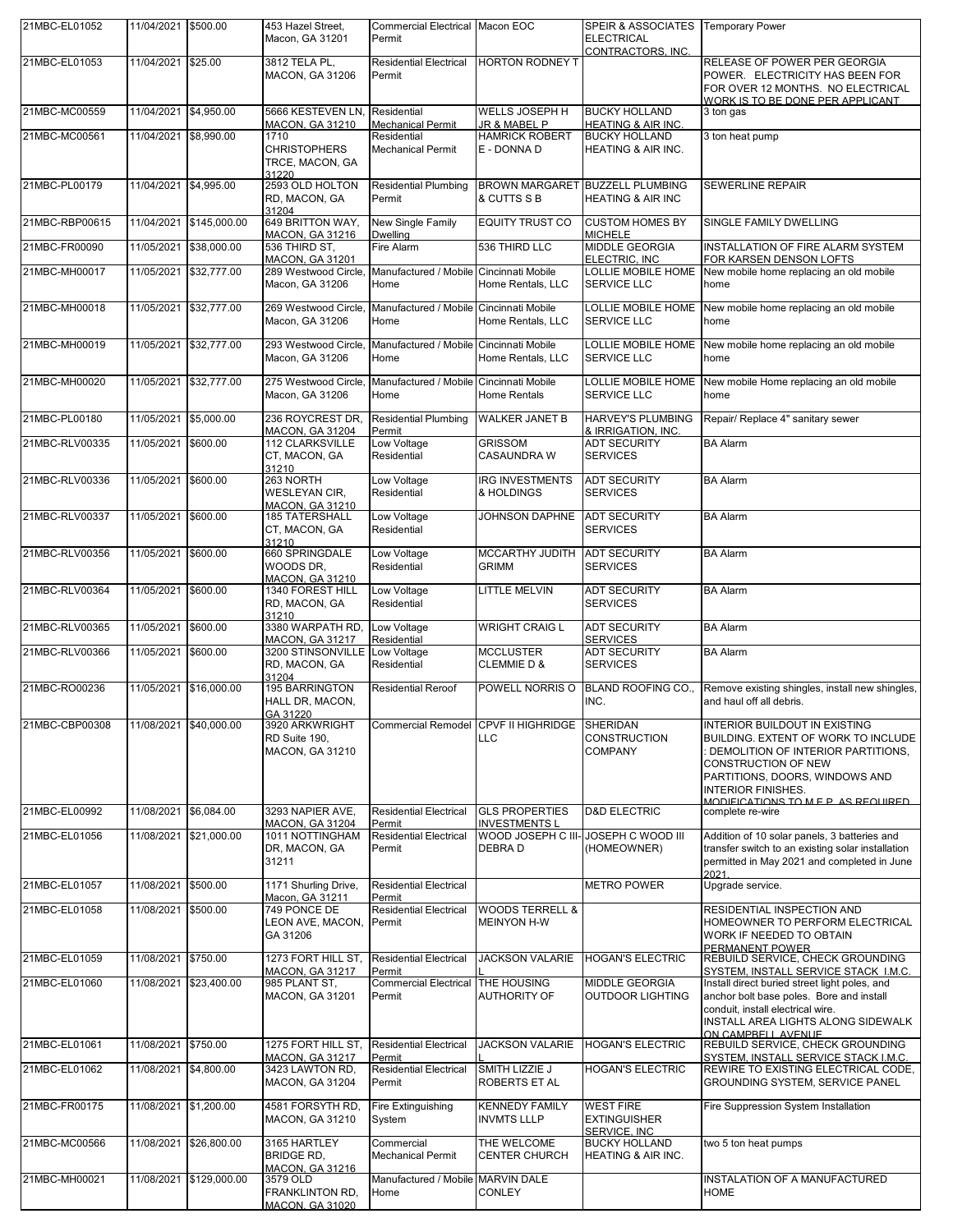| 21MBC-PO00032  |                        | 11/08/2021 \$40,000.00  | 8815 LWR<br>THOMASTON RD,<br><b>MACON, GA 31052</b>                  | Pool - Residential                            | MCCALLUM CODY T IPAMLICO POOL<br>& DANIELLE K  | COMPANY, INC.                                                           | INSTALLATION OF A 20' X 40' RECTANGLE<br><b>GUNITE SWIMMING POOL WITH</b><br><b>CONCRETE DECKING</b>                                                                                                               |
|----------------|------------------------|-------------------------|----------------------------------------------------------------------|-----------------------------------------------|------------------------------------------------|-------------------------------------------------------------------------|--------------------------------------------------------------------------------------------------------------------------------------------------------------------------------------------------------------------|
| 21MBC-RBP00616 | 11/08/2021             | \$232,135.00            | <b>165 COURTNEY</b><br>LEIGH LN, MACON,                              | New Single Family<br><b>Dwelling</b>          | <b>THREE OAKS</b><br><b>CONSTRUCTION &amp;</b> | <b>THREE OAKS</b><br><b>CONSTRUCTION AND</b>                            | New single family dwelling                                                                                                                                                                                         |
| 21MBC-RBP00617 | 11/08/2021             | \$264,112.50            | GA 31210<br>400 TIVOLI WAY,                                          | New Single Family                             | <b>EDGAR HUGHSTON</b>                          | DEVELOPMENT, INC<br><b>EDGAR HOUSTON</b>                                | New single family residence                                                                                                                                                                                        |
| 21MBC-RLV00316 | 11/08/2021             | \$600.00                | <b>MACON, GA 31220</b><br>4323 ESSEX RD,                             | <b>Dwelling</b><br>Low Voltage<br>Residential | <b>BUILDER INC</b><br>PATRICK IMOGENE          | <b>BUILDER, INC</b><br><b>ADT SECURITY</b>                              | <b>BA Alarm</b>                                                                                                                                                                                                    |
| 21MBC-RO00246  | 11/08/2021 \$9,600.00  |                         | <b>MACON, GA 31206</b><br>2743 NAPIER AVE,<br><b>MACON, GA 31204</b> | <b>Residential Reroof</b>                     | <b>GILMORE</b><br><b>MARGARET ANN</b>          | <b>SERVICES</b><br><b>CENTRAL GEORGIA</b><br><b>ROOF REPAIRS</b>        | ROOF REPLACEMENT OF SIMILAR<br>MATERIALS CONSIDERED MAINTENANCE.<br>NO CERTIFICATE OF APPROPRIATENESS<br>REQUIRED PER ZONING                                                                                       |
| 21MBC-CBP00315 | 11/09/2021 \$0.00      |                         | 4055 Pio Nono<br>Avenue, Macon, GA<br>31206                          | <b>Commercial Remodel</b>                     |                                                |                                                                         | STOP WORK ORDER ON FILE FOR<br>PROJECT FOR CONTRACTOR WORKING<br>WITHOUT A PERMIT.<br>BUSINESS OWNER DECIDED NOT TO<br>COMPLETE PROJECT AND PAY SWO FEE.                                                           |
| 21MBC-CBP00317 |                        | 11/09/2021 \$20,000.00  | 1051 COLLEGE ST,<br><b>MACON, GA 31201</b>                           | <b>New Commercial</b><br><b>Building</b>      | YARBROUGH<br><b>RICHARD A</b>                  | RDG VENTURES LLC                                                        | Detached garage (no plumbing, electrical or<br>mechanical)                                                                                                                                                         |
| 21MBC-CBP00321 |                        | 11/09/2021 \$232,506.00 | 249 MONROE ST<br><b>BUILDING 284/286,</b><br><b>MACON, GA 31201</b>  | <b>Commercial Remodel</b>                     | MACON-BIBB CO<br><b>HOUSING AUTH</b>           | <b>FYFFE</b><br>CONSTRUCTION CO.<br>INC.                                | INTERIOR AND EXTERIOR RENOVATIONS<br>OF APARTMENT DWELLING 284/286                                                                                                                                                 |
| 21MBC-CBP00322 |                        | 11/09/2021 \$232,506.00 | 249 MONROE ST<br>BLDG 1421/1423,<br><b>MACON, GA 31201</b>           | Commercial Remodel MACON-BIBB CO              | <b>HOUSING AUTH</b>                            | <b>FYFFE</b><br>CONSTRUCTION CO,<br>INC.                                | <b>INTERIOR &amp; EXTERIOR RENOVATIONS OF</b><br>APARTMENT DWELLING BUILDINGS<br>(INCLUDES 3 TRADES)                                                                                                               |
| 21MBC-CBP00323 |                        | 11/09/2021 \$232.506.00 | 249 MONROE ST<br><b>BUILDING 234/236,</b><br><b>MACON, GA 31201</b>  | <b>Commercial Remodel</b>                     | MACON-BIBB CO<br><b>HOUSING AUTH</b>           | <b>FYFFE</b><br>CONSTRUCTION CO,<br>INC.                                | INTERIOR AND EXTERIOR RENOVATIONS<br>OF APARTMENT DWELLING 234/236                                                                                                                                                 |
| 21MBC-CBP00324 |                        | 11/09/2021 \$232,506.00 | 249 MONROE ST<br>BLDG 1372/1374.<br><b>MACON, GA 31201</b>           | <b>Commercial Remodel</b>                     | MACON-BIBB CO<br><b>HOUSING AUTH</b>           | <b>FYFFE</b><br>CONSTRUCTION CO.<br><b>INC</b>                          | INTERIOR & EXTERIOR RENOVATIONS OF<br>APARTMENT DWELLING BUILDINGS (3<br>TRADES)                                                                                                                                   |
| 21MBC-CBP00325 |                        | 11/09/2021 \$232.506.00 | 249 MONROE ST<br><b>BUILDING</b><br>1409/1411, MACON                 | <b>Commercial Remodel</b>                     | MACON-BIBB CO<br><b>HOUSING AUTH</b>           | <b>FYFFE</b><br>CONSTRUCTION CO.<br>INC.                                | INTERIOR AND EXTERIOR RENOVATIONS<br>OF APARTMENT DWELLING 1409/1411                                                                                                                                               |
| 21MBC-CBP00326 |                        | 11/09/2021 \$232,506.00 | 249 MONROE ST<br><b>BUILDING 264/266.</b><br><b>MACON, GA 31201</b>  | <b>Commercial Remodel</b>                     | MACON-BIBB CO<br><b>HOUSING AUTH</b>           | <b>FYFFE</b><br>CONSTRUCTION CO,<br><b>INC</b>                          | INTERIOR AND EXTERIOR RENOVATIONS<br>OF APARTMENT DWELLING 264/266                                                                                                                                                 |
| 21MBC-CBP00327 |                        | 11/09/2021 \$232,506.00 | 249 MONROE ST<br>BLDG 1406/1408,<br><b>MACON, GA 31201</b>           | <b>Commercial Remodel</b>                     | MACON-BIBB CO<br><b>HOUSING AUTH</b>           | <b>FYFFE</b><br>CONSTRUCTION CO,<br><b>INC</b>                          | INTERIOR & EXTERIOR RENOVATIONS OF<br>APARTMENT DWELLING BUILDINGS (3<br><b>TRADES)</b>                                                                                                                            |
| 21MBC-EL01026  | 11/09/2021 \$3,200.00  |                         | 1383 DEWEY ST,<br><b>MACON, GA 31206</b>                             | <b>Residential Electrical</b><br>Permit       | <b>BELL DEBRA W</b>                            | <b>GENERAL SCIENTIFIC</b>                                               | Rewire                                                                                                                                                                                                             |
| 21MBC-EL01055  | 11/09/2021 \$5,000.00  |                         | 2481 ANTHONY CIR,<br><b>MACON, GA 31204</b>                          | <b>Residential Electrical</b><br>Permit       |                                                | <b>ACE ELECTRICAL</b><br><b>SERVICE</b>                                 | Re-wire                                                                                                                                                                                                            |
| 21MBC-EL01064  | 11/09/2021 \$125.00    |                         | 476 THIRD ST Suite<br>214, MACON, GA<br>31201                        | <b>Commercial Electrical</b><br>Permit        | 476 THIRD STREET<br><b>LLC</b>                 | <b>GENERAL POWER</b><br>ELECTRIC CO.                                    | The electricity has been off for approximately<br>one year. An electrical inspection is needed in<br>order to reactivate power to the building.                                                                    |
| 21MBC-EL01065  | 11/09/2021             | \$350.00                | 5681 BLOOMFIELD<br>RD, MACON, GA<br>31206                            | <b>Residential Electrical</b><br>Permit       | <b>HARDIN BILL R</b>                           | <b>MISTER VOLTS LLC</b>                                                 | TEMPORARY PALE INSTALLATION                                                                                                                                                                                        |
| 21MBC-FR00131  | 11/09/2021 \$5,000.00  |                         | 3150 AVONDALE<br>MILL RD. MACON.<br>GA 31216                         | <b>Fire Sprinkler</b>                         | MACON-BIBB CO<br><b>IND AUTH</b>               | <b>METRO POWER FIRE</b><br><b>PROTECTION</b>                            | Fire protection system for automated rack<br>system at Nichiha.                                                                                                                                                    |
| 21MBC-MC00571  | 11/09/2021 \$36,000.00 |                         | 4630 HARTLEY<br><b>BRIDGE RD,</b><br><b>MACON, GA 31216</b>          | Commercial<br><b>Mechanical Permit</b>        | <b>MCDONALDS USA</b><br><b>LLC</b>             | <b>TOTAL SERVICE</b><br><b>COMPANY</b>                                  | REPLACE TWO 15 TON A/C PACKAGE<br><b>ROOF TOP UNITS</b>                                                                                                                                                            |
| 21MBC-RBP00618 | 11/09/2021 \$3,500.00  |                         | 2345 ROBIN HOOD<br>RD, MACON, GA<br>31206                            | <b>Residential Remodel</b>                    | <b>WILLIAM SMITH</b>                           |                                                                         | CHANGE OUT ROOF SHINGLES AND BAD<br>WOOD, CHANGE 4 FRONT WINDOWS -<br>CHANGE PLUGS AND CHANGE OUTSIDE<br><b>FAUCETS ON PRIMARY DWELLING</b><br>INCLUDED TWO TRADES                                                 |
| 21MBC-EL01043  | 11/10/2021 \$800.00    |                         | 4477 MERCER<br>UNIVERSITY DR,<br><b>MACON, GA 31210</b>              | <b>Residential Electrical</b><br>Permit       | SENSEMAN DANIEL                                | ALFREDO DANIEL                                                          | Ga Power request Inspection for Power turn<br>ON                                                                                                                                                                   |
| 21MBC-EL01066  | 11/10/2021 \$3,000.00  |                         | 964 CHARLOTTE ST, Residential Electrical<br>MACON, GA 31206          | Permit                                        | <b>CUTI PMG LLC</b>                            | <b>EMERY &amp; SON</b><br><b>PLUMBING</b>                               | REPLACING ALL FIXURES IN BATH,<br>KITCHEN, WASHROOM                                                                                                                                                                |
| 21MBC-MC00572  |                        | 11/10/2021 \$25,500.00  | 6004 HAWKINSVILLE Commercial<br>RD, MACON, GA<br>31216               | <b>Mechanical Permit</b>                      | <b>SUTLEJ</b><br><b>INVESTMENTS LLC</b>        | M & W HEATING AND<br><b>AIR</b>                                         | install 2 each 5 ton heat pump ac units with<br>ductwork                                                                                                                                                           |
| 21MBC-PL00191  | 11/10/2021 \$3,000.00  |                         | 970 CHARLOTTE ST, Residential Plumbing<br>MACON, GA 31206            | Permit                                        | <b>CUTI PMG LLC</b>                            | <b>EMERY &amp; SON</b><br><b>PLUMBING</b>                               | REPLACE ALL PLUMBING FIXTURES IN<br>BATHROOM, KITCHEN, WASH ROOM.                                                                                                                                                  |
| 21MBC-PL00192  | 11/10/2021 \$3,000.00  |                         | 962 CHARLOTTE ST, Residential Plumbing<br>MACON, GA 31206            | Permit                                        | <b>CUTI PMG LLC</b>                            | <b>EMERY &amp; SON</b><br><b>PLUMBING</b>                               | REPLACING ALL PLUMBING FIXURES IN<br>BATH, KITCHEN, WASH ROOM.                                                                                                                                                     |
| 21MBC-PL00193  | 11/10/2021 \$3,000.00  |                         | 972 CHARLOTTE ST, Residential Plumbing<br>MACON, GA 31206            | Permit                                        | <b>CUTI PMG LLC</b>                            | <b>EMERY &amp; SON</b><br><b>PLUMBING</b>                               | REPLACE ALL PLUMBING FIXTURES IN<br>THE BATHROOM, KITCHEN, WASH ROOM.                                                                                                                                              |
| 21MBC-RLV00367 | 11/10/2021 \$600.00    |                         | 104 FORDHAM CT,<br>MACON, GA 31220                                   | Low Voltage<br>Residential                    | CASTILLO BARBARA ADT SECURITY<br>। &           | <b>SERVICES</b>                                                         | <b>BA Alarm</b>                                                                                                                                                                                                    |
| 21MBC-CBP00313 |                        | 11/11/2021 \$40,000.00  | 4065 FORSYTH RD,<br><b>MACON, GA 31210</b>                           | Communication<br>Tower – Upgrade              | WAFFLE HOUSE INC ERICSSON, INC.                |                                                                         | replace existing antennas with new antennas<br>and replace existing cabinet with new cabinet.                                                                                                                      |
| 21MBC-CRO00013 |                        | 11/11/2021 \$25,000.00  | 5056 EISENHOWER<br>PKWY, MACON, GA<br>31206                          | <b>Commercial Reroof</b>                      | CHEN XIU Q                                     | AMG CONSTRUCTION<br><b>SERVICES</b>                                     | Will be reroofing the commercial building by<br>adding metal roof to the existing shingles.<br>There is also some portion of metal roof<br>already on the building. It will be removed and<br>replace with new one |
| 21MBC-EL01063  | 11/11/2021 \$3,500.00  |                         | 3077 PIO NONO<br>AVE, MACON, GA<br>31206                             | <b>Commercial Electrical</b><br>Permit        | <b>SNOW'S MEMORIAL</b><br>CHAPEL INC           | <b>MIDDLE GEORGIA</b><br>ELECTRIC, INC                                  | add 5 parking lot poles and add service for<br>poles                                                                                                                                                               |
| 21MBC-EL01068  | 11/11/2021 \$1,000.00  |                         | 4581 FORSYTH RD<br>Unit A, MACON, GA<br>31210                        | <b>Commercial Electrical</b><br>Permit        | <b>KENNEDY FAMILY</b><br><b>INVMTS LLLP</b>    | <b>SPEIR &amp; ASSOCIATES</b><br><b>ELECTRICAL</b><br>CONTRACTORS, INC. | <b>Electrical repairs</b>                                                                                                                                                                                          |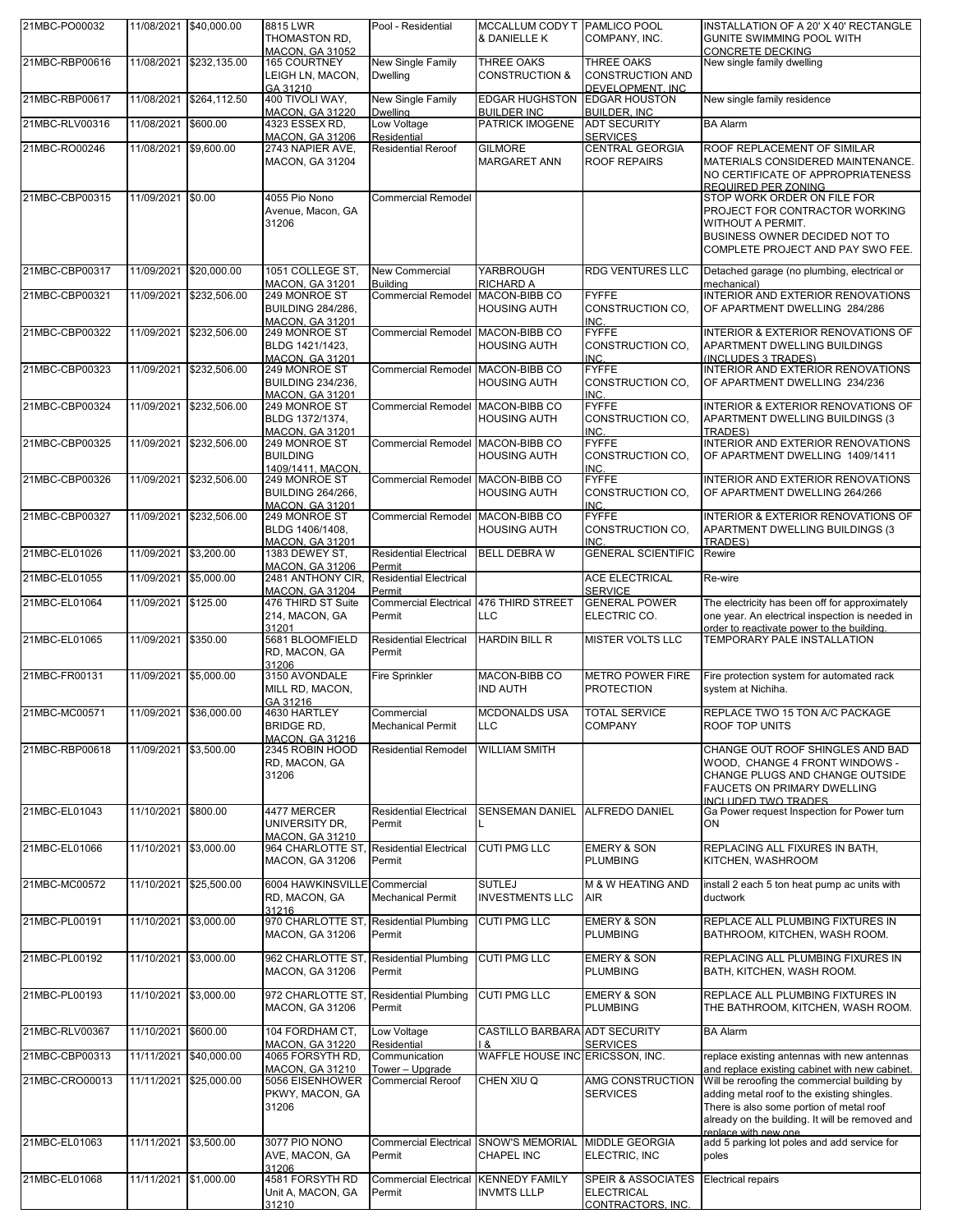| 21MBC-EL01069  |                       | 11/11/2021 \$120,000.00 | 2349 ST CLARA DR,<br>MACON, GA 31216                                               | Permit                                                  | <b>Commercial Electrical STATE OF GEORGIA</b>    | <b>SPEIR &amp; ASSOCIATES</b><br><b>ELECTRICAL</b><br>CONTRACTORS, INC. | Replace Generator                                                                                                                                                                                                                                                                                                                                                                                                                                                                                                                                                                            |
|----------------|-----------------------|-------------------------|------------------------------------------------------------------------------------|---------------------------------------------------------|--------------------------------------------------|-------------------------------------------------------------------------|----------------------------------------------------------------------------------------------------------------------------------------------------------------------------------------------------------------------------------------------------------------------------------------------------------------------------------------------------------------------------------------------------------------------------------------------------------------------------------------------------------------------------------------------------------------------------------------------|
| 21MBC-FR00142  |                       | 11/11/2021 \$20,000.00  | 3340 CHESTNEY RD, Fire Extinguishing<br><b>MACON, GA 31217</b>                     | System                                                  | YKK (USA) INC<br><b>MACON</b>                    | Fire and Life Safety<br>America, Inc.                                   | PROVIDE AND INSTALL A CLEAN AGENT<br>SYSTEM FOR THE AP SERVER ROOM<br>THAT MEETS CURRENT ADOPTED<br>CODES.                                                                                                                                                                                                                                                                                                                                                                                                                                                                                   |
| 21MBC-PO00034  |                       | 11/11/2021 \$50,000.00  | 136 WATERS EDGE<br>DR, MACON, GA<br>31052                                          | Pool - Residential                                      | <b>J&amp;M INVESTMENT</b><br>CO LLC              | LEISURE LIVING<br>POOLS, LLC                                            | inground swimming pool                                                                                                                                                                                                                                                                                                                                                                                                                                                                                                                                                                       |
| 21MBC-PO00035  |                       | 11/11/2021 \$69,000.00  | 308 LOMBARD LN,<br><b>MACON, GA 31216</b>                                          | Pool - Residential                                      | <b>JOINER BRUCE &amp;</b>                        | <b>IVEY LEAGUE POOLS</b>                                                | Build 18'x38' gunite swimming pool with spa<br>and 8' of concrete decking on all sides.                                                                                                                                                                                                                                                                                                                                                                                                                                                                                                      |
| 21MBC-RBP00619 |                       | 11/11/2021 \$134,637.00 | 401 SHALAKO LN.                                                                    | New Single Family                                       | THREE OAKS CONS WJH LLC                          |                                                                         | New Single Family Dwelling- 3 trades                                                                                                                                                                                                                                                                                                                                                                                                                                                                                                                                                         |
| 21MBC-RBP00620 |                       | 11/11/2021 \$173.979.00 | <b>MACON, GA 31052</b><br>315 SHALAKO LN,                                          | <b>Dwelling</b><br>New Single Family                    | & DEV INC<br>THREE OAKS CONS WJH LLC             |                                                                         | New Single Family Dwelling- 3 trades                                                                                                                                                                                                                                                                                                                                                                                                                                                                                                                                                         |
| 21MBC-RBP00621 |                       | 11/11/2021 \$107,448.00 | <b>MACON, GA 31052</b><br>305 SHALAKO LN,                                          | Dwelling<br>New Single Family                           | & DEV INC<br>THREE OAKS CONS WJH LLC             |                                                                         | New Single Family Dwelling- 3 trades                                                                                                                                                                                                                                                                                                                                                                                                                                                                                                                                                         |
| 21MBC-RBP00622 |                       | 11/11/2021 \$145,665.00 | <b>MACON, GA 31052</b><br>301 SHALAKO LN,                                          | <b>Dwelling</b><br>New Single Family                    | & DEV INC<br>THREE OAKS CONS WJH LLC             |                                                                         | New Single Family Dwelling- 3 trades                                                                                                                                                                                                                                                                                                                                                                                                                                                                                                                                                         |
| 21MBC-RBP00633 |                       | 11/11/2021 \$15,000.00  | <b>MACON, GA 31052</b><br>2626 Coral Way,                                          | Dwelling<br><b>Residential Addition</b>                 | & DEV INC<br>Sharon Johnson                      | <b>CHAMPION WINDOWS</b>                                                 | Building a new deck with a patio cover                                                                                                                                                                                                                                                                                                                                                                                                                                                                                                                                                       |
| 21MBC-CLV00055 | 11/12/2021 \$4,000.00 |                         | Macon, GA 31211<br>5585 THOMASTON                                                  | Low Voltage                                             |                                                  | <b>GUARDIAN SECURITY</b>                                                | INSTALLATION OF WIRELESS ALARM                                                                                                                                                                                                                                                                                                                                                                                                                                                                                                                                                               |
|                |                       |                         | ROAD SUITE A 600,<br><b>MACON, GA 31220</b>                                        | Commercial                                              |                                                  | SYSTEMS INC                                                             | SYSTEM AND CAMERA                                                                                                                                                                                                                                                                                                                                                                                                                                                                                                                                                                            |
| 21MBC-DM00126  | 11/12/2021 \$7,500.00 |                         | 1349 ANTHONY RD,<br>MACON, GA 31204                                                | <b>Demolition</b>                                       | <b>HARRIS LARRY JR</b>                           | <b>SACAL GLOBAL</b><br>SOLUTIONS INC.                                   | Demolition of residential dilapidated structure<br>at 1349 Anthony Road, Macon, GA                                                                                                                                                                                                                                                                                                                                                                                                                                                                                                           |
| 21MBC-EL01070  | 11/12/2021 55.000.00  |                         | 2641 VILLAGE<br>GREEN LN, MACON, Permit<br>GA 31206                                | <b>Residential Electrical</b>                           | <b>GNC PROPERTIES</b><br>INC                     | <b>MISTER VOLTS LLC</b>                                                 | <b>COMPLETE ELECTRICAL REWIRE</b>                                                                                                                                                                                                                                                                                                                                                                                                                                                                                                                                                            |
| 21MBC-FR00165  | 11/12/2021 \$1,000.00 |                         | 3920 ARKWRIGHT<br>RD SUITE 125,                                                    | Fire Sprinkler                                          | <b>CPVF II HIGHRIDGE</b><br>LLC                  | <b>CENTURY FIRE</b><br>PROTECTION LLC                                   | CENTURY FIRE PROTECTION TO ADD AND<br>RELOCATE OFF THE EXISTING FIRE                                                                                                                                                                                                                                                                                                                                                                                                                                                                                                                         |
| 21MBC-PL00194  | 11/12/2021 \$2,800.00 |                         | <b>MACON, GA 31210</b><br>1961 MILLERFIELD<br>RD, MACON, GA                        | <b>Commercial Plumbing</b><br>Permit                    | <b>SUNILAND</b><br><b>LAUNDRIES INC</b>          | <b>EMERY &amp; SON</b><br><b>PLUMBING</b>                               | <u>SPRINKLER SYSTEM PER NFPA 13.</u><br><b>INSTALL 11 GAS DRYERS</b>                                                                                                                                                                                                                                                                                                                                                                                                                                                                                                                         |
| 21MBC-RBP00638 |                       | 11/12/2021 \$33,198.00  | 31217<br>901 MORNINGSIDE<br>DR, MACON, GA                                          | <b>Residential Addition</b>                             | <b>JACKSON EDWARD</b><br>L - WANDA               | <b>CHAMPION WINDOWS</b>                                                 | Installing a studio sunroom on existing<br>concrete 8 x 16 and building an open deck 4 x                                                                                                                                                                                                                                                                                                                                                                                                                                                                                                     |
| 21MBC-RBP00642 |                       | 11/12/2021 \$24,590.00  | 31217<br>6437 RIVOLI DR.                                                           | <b>Residential Addition</b>                             | ELLIS OTHA W                                     | <b>WB CONSTRUCTION</b>                                                  | BUILING ADDITION TO AN EXISTING                                                                                                                                                                                                                                                                                                                                                                                                                                                                                                                                                              |
| 21MBC-SGN00024 |                       | 11/12/2021 \$20,000.00  | <b>MACON, GA 31210</b><br>5101 RIVERSIDE DR, Sign Permit<br><b>MACON, GA 31210</b> |                                                         | <b>SRTJR MACON LLC</b>                           | AND DEVELOPMENT<br>MACON SIGNS, INC.                                    | <b>RESIDENTIAL DWELLING</b><br>Installing a sign foundation                                                                                                                                                                                                                                                                                                                                                                                                                                                                                                                                  |
| 21MBC-CBP00272 |                       | 11/15/2021 \$216,700.00 | 555 FIRST ST.<br>MACON, GA 31201                                                   | Commercial Remodel THREE HORSES                         | <b>ENTERPRISES LLC</b>                           | <b>KC CONSTRUCTION</b><br>SERVICES INC.                                 | Rehabilitaion of the building<br>Replace roof<br>Remove and replace floor<br>- Electrical wiring<br>Plumbing<br><b>HVAC</b>                                                                                                                                                                                                                                                                                                                                                                                                                                                                  |
| 21MBC-CBP00319 |                       | 11/15/2021 \$40,000.00  | 5511 FORSYTH RD,<br><b>MACON, GA 31210</b>                                         | Communication<br>Tower - Upgrade                        | <b>MACON WATER</b><br><b>AUTHORITY</b>           | ERICSSON, INC.                                                          | Painting<br>change out existing antennas and cabinets for<br>newer models, upgrade from 100 amps to 200<br>amps of power                                                                                                                                                                                                                                                                                                                                                                                                                                                                     |
| 21MBC-CBP00328 | 11/15/2021            | \$40,000.00             | 7413 AIRPORT DR.<br><b>MACON, GA 31216</b>                                         | Communication<br>Tower - Upgrade                        | <b>MACON WATER</b><br><b>AUTHORITY</b>           | ERICSSON, INC.                                                          | replace existing antennas and cabinet with<br>newer models. upgrade power from 100 amps<br>to $200$ amps                                                                                                                                                                                                                                                                                                                                                                                                                                                                                     |
| 21MBC-EL01071  | 11/15/2021 \$1,000.00 |                         | 3182 HIGHPOINT<br>DR, MACON, GA<br>31204                                           | <b>Residential Electrical</b><br>Permit                 | <b>JOHNSON MANUEL</b><br>H                       | <b>DONNELLY'S</b><br><b>COMFORT SERVICES</b>                            | TURNING POWER BACK ON (POWER<br>RELEASE)                                                                                                                                                                                                                                                                                                                                                                                                                                                                                                                                                     |
| 21MBC-EL01072  | 11/15/2021 \$1,200.00 |                         | 100 LOTUS POINT<br>DR, MACON, GA<br>31220                                          | <b>Residential Electrical</b><br>Permit                 | STUART GERALD C<br>& TERESA O                    | <b>MACON</b><br><b>CONNECTIONS LLC</b>                                  | wireing of prebuild wooden shed that customer<br>has had delivered to home. It is free standing                                                                                                                                                                                                                                                                                                                                                                                                                                                                                              |
| 21MBC-EL01074  | 11/15/2021 \$1,500.00 |                         | 1107 SPARKLE AVE,<br>MACON, GA 31217                                               | <b>Residential Electrical</b><br>Permit                 | <b>ROSS KENNETH</b>                              | HACKETT ELECTRIC                                                        | Rebuilding electrical service.                                                                                                                                                                                                                                                                                                                                                                                                                                                                                                                                                               |
| 21MBC-EL01075  | 11/15/2021 \$1,200.00 |                         | 1081 SOUTH PINE<br>KNOLL DR, MACON, Permit<br>GA 31204                             | <b>Residential Electrical</b>                           | PHILLIPS DONNA<br><b>SUE</b>                     | K & P ELECTRICAL<br>SERVICES INC                                        | REPLACE SERVICE ENTRANCE                                                                                                                                                                                                                                                                                                                                                                                                                                                                                                                                                                     |
| 21MBC-FR00129  | 11/15/2021            | \$63,000.00             | 3568 NORTHSIDE<br>DR, MACON, GA<br>31210                                           | Fire Alarm                                              | <b>HOUSING</b><br><b>AUTHORITY OF</b><br>MACON B | Fire and Life Safety<br>America, Inc.                                   | Upgrade the existing system with a new<br>addressable fire alarm system.                                                                                                                                                                                                                                                                                                                                                                                                                                                                                                                     |
| 21MBC-FR00151  |                       | 11/15/2021 \$10,000.00  | 421 LAMAR RD N<br>BLDG 1, MACON, GA<br>31220                                       | Fire Alarm                                              | C & SL PROPERTIES GLOBAL SECURITY<br>LLC         | dba Paradyme                                                            | Installation of fire alarm system for eight<br>building apartment complex. Main fire alarm<br>panel will be in Building One with each of the<br>apartment buildings reporting back to it. Main<br>panel will identify which building alarm was<br>activated and identify situation and report to<br>central monitoring station.<br>Each apartment building will have an individual<br>fire alarm annunciator to control and identify<br>that specific building. In each building the fire<br>alarm system will monitor fire sprinkler system<br>with notification devices in all apartments. |
| 21MBC-MC00543  | 11/15/2021 \$5,400.00 |                         | 2561 GREENLEAF<br>DR, MACON, GA                                                    | Residential<br><b>Mechanical Permit</b>                 | REDDING ANNIE M                                  | PRUETT AIR<br><b>CONDITIONING</b>                                       | Carrier 3.5 ton gas pack                                                                                                                                                                                                                                                                                                                                                                                                                                                                                                                                                                     |
| 21MBC-MC00568  |                       | 11/15/2021 \$753,000.00 | 31206<br>787 CHERRY ST,                                                            | Commercial                                              | AT&T, DESIGN AND                                 | ASSOC.<br>JERRY L. JOHNSON &                                            | CHILLER REPLACEMENT                                                                                                                                                                                                                                                                                                                                                                                                                                                                                                                                                                          |
| 21MBC-MC00573  | 11/15/2021 \$5,200.00 |                         | <b>MACON, GA 30055</b><br>725 WIMBISH RD,                                          | <b>Mechanical Permit</b><br>Residential                 | CONSTRUCTION<br>LANTER PAUL J JR                 | ASSOCIATES, INC.<br><b>DONNELLY'S</b>                                   | INSTALL HEAT PUMP SYSTEM                                                                                                                                                                                                                                                                                                                                                                                                                                                                                                                                                                     |
| 21MBC-PL00195  | 11/15/2021 \$1,000.00 |                         | MACON, GA 31204<br>280 MARGARET CT,                                                | <b>Mechanical Permit</b><br><b>Residential Plumbing</b> | METHE JENNIFER E                                 | <b>COMFORT SERVICES</b>                                                 | PLUMBING ROUGH IN AND FIXTURE                                                                                                                                                                                                                                                                                                                                                                                                                                                                                                                                                                |
|                |                       |                         | <b>MACON, GA 31216</b>                                                             | Permit                                                  |                                                  |                                                                         | <b>INSTALLATION</b>                                                                                                                                                                                                                                                                                                                                                                                                                                                                                                                                                                          |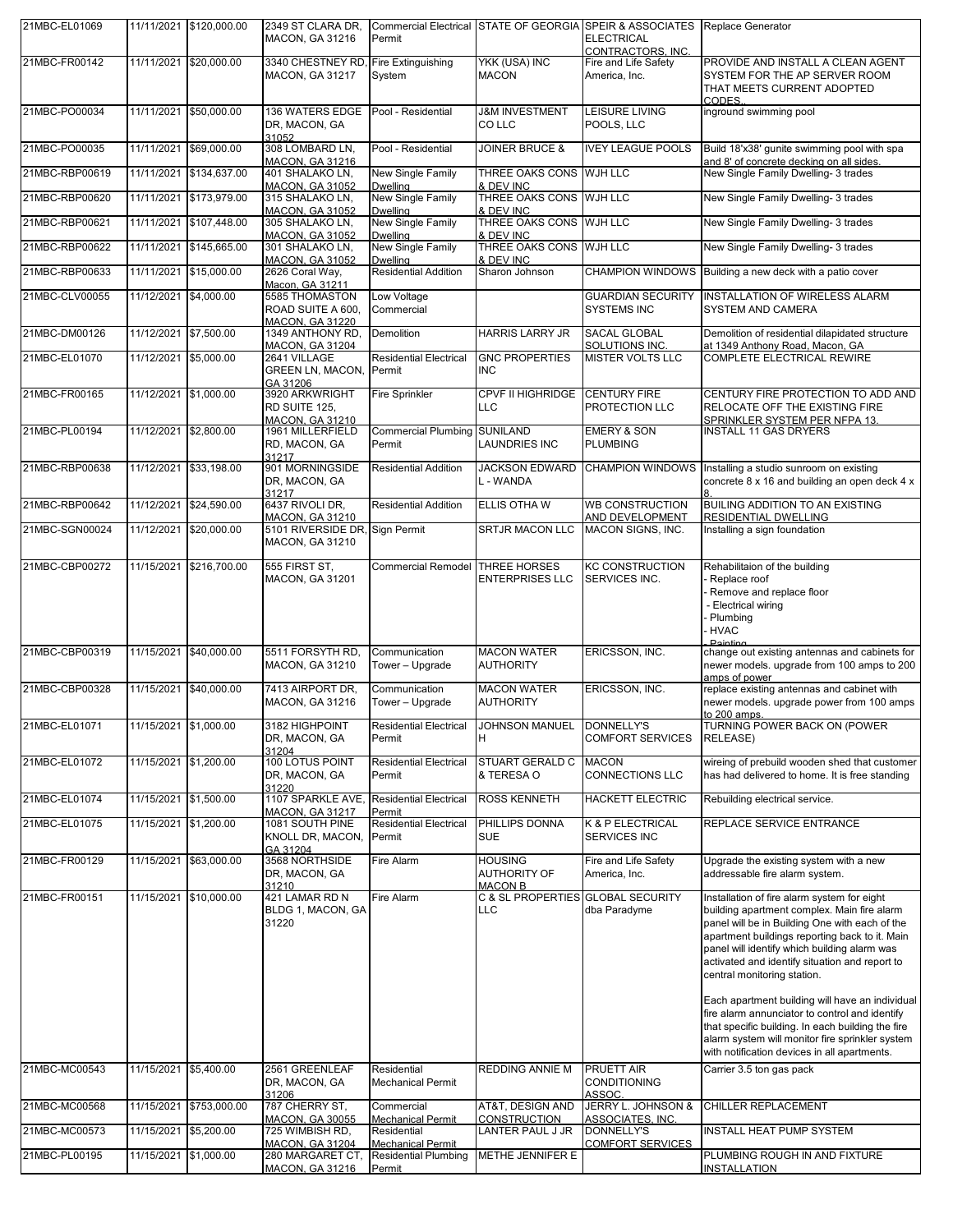| 21MBC-RBP00635 |                       | 11/15/2021 \$60,000.00  | 2552 SOFKEE CIR,<br><b>MACON, GA 31052</b>                                       | <b>Residential Addition</b>                                      | <b>LANG DAVID K</b>                                                                       |                                                                  | Adding approximately 900 sq ft of living space<br>to childhood home. It will include 2 bedrooms<br>and 2 bathrooms plus a couple of screen<br>porches for cats. Area will also be fenced in for<br>doas.                                       |
|----------------|-----------------------|-------------------------|----------------------------------------------------------------------------------|------------------------------------------------------------------|-------------------------------------------------------------------------------------------|------------------------------------------------------------------|------------------------------------------------------------------------------------------------------------------------------------------------------------------------------------------------------------------------------------------------|
| 21MBC-RBP00643 |                       | 11/15/2021 \$400,000.00 | 100 PRIMROSE<br>WALK, MACON, GA<br>31210                                         | New Single Family<br><b>Dwelling</b>                             | <b>MOYE KENNETH</b>                                                                       |                                                                  | Construct a single family dwelling - No trades<br>included                                                                                                                                                                                     |
| 21MBC-RBP00644 | 11/15/2021 \$4,600.00 |                         | 2345 ROBIN HOOD<br>RD, MACON, GA<br>31206                                        | <b>Residential Remodel</b>                                       | SMITH WILLIAM L                                                                           | DIVERSIFIED 2004.<br><b>LLC</b>                                  | REPLACING ROOF, WINDOWS, PLUMBING,<br>ELECTRICAL HVAC, FLOORING,<br>SHEETROCK; REPLACING BURNED WOOD<br>AS NEEDED. PERMIT INCLUDES 3<br><b>TRADES</b>                                                                                          |
| 21MBC-RBP00645 |                       | 11/15/2021 \$46,000.00  | 2345 ROBIN HOOD<br>RD, MACON, GA<br>31206                                        | <b>Residential Remodel</b>                                       | SMITH WILLIAM L                                                                           | DIVERSIFIED 2004,<br>LLC                                         | REPLACING ROOF, WINDOWS, PLUMBING,<br>ELECTRICAL HVAC, FLOORING,<br>SHEETROCK REPLACED, BURNED WOOD<br>AS NEEDED.<br>NO TRADES INCLUDED IN THIS PERMIT                                                                                         |
| 21MBC-RLV00368 | 11/15/2021 \$600.00   |                         | 1125 AUBURN DR.<br>MACON, GA 31206                                               | Low Voltage<br>Residential                                       | <b>COLT PROPERTIES</b><br>LLC                                                             | <b>ADT SECURITY</b><br><b>SERVICES</b>                           | <b>BA Alarm</b>                                                                                                                                                                                                                                |
| 21MBC-CBP00290 |                       | 11/16/2021 \$80,000.00  | 2940 Riverside Drive,<br>Macon, GA 31204                                         | <b>Commercial Remodel</b>                                        | <b>Three Oaks</b><br>Construction                                                         | <b>THREE OAKS</b><br><b>CONSTRUCTION AND</b><br>DEVELOPMENT, INC | Commercial interior remodel                                                                                                                                                                                                                    |
| 21MBC-CBP00297 |                       | 11/16/2021 \$25,000.00  | 2799 LANIER<br><b>HEIGHTS RD.</b><br><b>MACON, GA 31217</b>                      | Communication<br>Tower - Upgrade                                 | <b>KE INVESTMENTS</b><br><b>LLC</b>                                                       | <b>EMBARK TELECOM</b><br><b>GROUP INC</b>                        | Install antennas, ancillary tower and ground<br>equipment etc. at an unmanned wireless<br>facility with no change to structure height or<br>ground space                                                                                       |
| 21MBC-CBP00299 |                       | 11/16/2021 \$25,000.00  | 3165 AVONDALE<br>MILL RD, MACON,<br>GA 31216                                     | Communication<br>Tower - New                                     | AAA COOPER<br><b>TRANSPORTATION</b>                                                       | <b>NETWORK</b><br><b>INSTALLATION</b><br>SPECIALISTS, LLC        | Dish to add new antenna equipment at the<br>165' level of the existing 180' monopole-style<br>telecommunications tower and add its<br>corresponding ground equipment to a 35 SF<br>concrete pad inside the existing, fenced<br><b>COMPOUND</b> |
| 21MBC-CBP00311 |                       | 11/16/2021 \$209,725.00 | 400 POPLAR ST.<br><b>MACON, GA 31201</b>                                         | <b>Commercial Addition</b>                                       | <b>FIRST CHOICE</b><br><b>PRIMARY CARE</b>                                                | <b>BHI HOME</b><br><b>IMPROVEMENT/BHI</b><br><b>CONSTRUCTION</b> | Add a second elevator in the existing building<br>to serve 2-floors                                                                                                                                                                            |
| 21MBC-CBP00337 |                       | 11/16/2021 \$45,000.00  | 3021 COLUMBUS<br>RD, MACON, GA<br>31204                                          | <b>Commercial Remodel</b>                                        | <b>WOODFORD</b><br>SHIRLEY M                                                              | <b>GOLDSTONE</b><br><b>GENERAL</b><br>CONTRACTOR. INC.           | REPAIR DAMAGE TO WALL THAT WAS HIT<br><b>BY VEHICLE</b>                                                                                                                                                                                        |
| 21MBC-DM00127  | 11/16/2021 \$7,385.00 |                         | 3695 HOUSTON<br>AVE, MACON, GA<br>31206                                          | Demolition                                                       | <b>TOWANA E</b><br><b>CLEMENTS</b>                                                        | <b>OLD FASHIONED</b><br>WORK, LLC                                | <b>DEMOLITION</b>                                                                                                                                                                                                                              |
| 21MBC-EL01073  | 11/16/2021            | \$60,000.00             | 3989 RIVER PLACE<br>DR, MACON, GA<br>31210                                       | <b>Commercial Electrical</b><br>Permit                           | 3-M REALTY LLC                                                                            | <b>REESE ELECTRICAL</b><br>SERVICES INC                          | install new electrical service for electric vehicle<br>chargers                                                                                                                                                                                |
| 21MBC-EL01076  | 11/16/2021 \$600.00   |                         | 3236 HILLCREST<br>AVE, MACON, GA<br>31204                                        | <b>Residential Electrical</b><br>Permit                          | <b>GRIFFIN MICHAEL C</b>                                                                  |                                                                  | CHANGE OUTDOOR PANEL THAT HAS<br><b>BURNER BUSBAR</b>                                                                                                                                                                                          |
| 21MBC-EL01077  |                       | 11/16/2021 \$20,000.00  | 2940 RIVERSIDE DR, Commercial Electrical<br><b>MACON, GA 31204</b>               | Permit                                                           |                                                                                           |                                                                  | Rewire Office                                                                                                                                                                                                                                  |
| 21MBC-MC00574  | 11/16/2021 \$2,500.00 |                         | 280 MARGARET CT,                                                                 | Residential                                                      |                                                                                           | METHE JENNIFER E GLOVER HEATING &<br>AIR INC.                    | HVAC INSTALLATION COMPLETION AND                                                                                                                                                                                                               |
| 21MBC-RBP00598 | 11/16/2021            | \$200,000.00            | MACON, GA 31216<br>385 BARRINGTON<br>HALL DR, MACON,                             | <b>Mechanical Permit</b><br>New Single Family<br><b>Dwelling</b> | Georgia Construction<br>Inc                                                               | <b>GEORGIA</b><br>CONSTRUCTION INC.                              | <b>INSTALL MOTOR</b><br>New Home construction                                                                                                                                                                                                  |
| 21MBC-CBP00334 |                       | 11/17/2021 \$932,105.00 | GA 31220<br>453 Hazel Street,<br>Macon, GA 31201                                 | <b>New Commercial</b><br><b>Building</b>                         | Sarita Hill, CEO -<br>Macon Bibb Economic ASSOCIATES INC.<br>Opportunity Council,<br>Inc. | <b>WARREN</b>                                                    | Phase I - New Storage Building for the Macon-<br>Bibb Economic Opportunity Council.                                                                                                                                                            |
| 21MBC-EL01078  | 11/17/2021 \$800.00   |                         | 6240 HAWKINSVILLE Residential Electrical<br>RD LOT 36, MACON, Permit<br>GA 31216 |                                                                  | <b>CBM INVESTMENTS</b><br><b>INC</b>                                                      | <b>GENERAL SCIENTIFIC</b>                                        | POWER POLE                                                                                                                                                                                                                                     |
| 21MBC-EL01079  | 11/17/2021 \$800.00   |                         | 6240 HAWKINSVILLE Residential Electrical<br>RD LOT 4, MACON,<br>GA 31216         | Permit                                                           | <b>CBM INVESTMENTS</b><br><b>INC</b>                                                      | <b>GENERAL SCIENTIFIC</b>                                        | POWER POLE-MOBILE HOME                                                                                                                                                                                                                         |
| 21MBC-EL01080  | 11/17/2021 \$800.00   |                         | 6240 HAWKINSVILLE Residential Electrical<br>RD LOT 1, MACON,<br>GA 31216         | Permit                                                           | <b>CBM INVESTMENTS</b><br><b>INC</b>                                                      | <b>GENERAL SCIENTIFIC</b>                                        | POWER POLE - MOBILE HOME                                                                                                                                                                                                                       |
| 21MBC-EL01081  | 11/17/2021 \$800.00   |                         | 6240 HAWKINSVILLE Residential Electrical<br>RD LOT 6, MACON,<br>GA 31216         | Permit                                                           | <b>CBM INVESTMENTS</b><br><b>INC</b>                                                      | <b>GENERAL SCIENTIFIC</b>                                        | POWER POLE                                                                                                                                                                                                                                     |
| 21MBC-EL01082  | 11/17/2021 \$2,800.00 |                         | 1988 SECOND ST<br>APT 1, MACON, GA<br>31201                                      | <b>Residential Electrical</b><br>Permit                          | <b>ALLEN JEANNETTE</b>                                                                    | <b>GENERAL SCIENTIFIC</b>                                        | <b>RESIDENTIAL REWIRE</b>                                                                                                                                                                                                                      |
| 21MBC-FR00174  | 11/17/2021 \$1,200.00 |                         | 570 MULBERRY ST,<br><b>MACON, GA 31201</b>                                       | Fire Extinguishing<br>System                                     | <b>GRIFFITH</b><br><b>DOWNTOWN</b><br><b>INVESTMENT</b>                                   | <b>WEST FIRE</b><br><b>EXTINGUISHER</b><br>SERVICE, INC          | Fire Suppression System Installation                                                                                                                                                                                                           |
| 21MBC-RBP00627 |                       | 11/17/2021 \$142,260.00 | 3318 BRIDGEWOOD<br>DR, MACON, GA<br>31216                                        | New Single Family<br><b>Dwelling</b>                             | <b>MOFVII PROPERTY</b><br><b>COLLC</b>                                                    | LGI HOMES                                                        | building new single family dwelling                                                                                                                                                                                                            |
| 21MBC-RBP00630 |                       | 11/17/2021 \$135,780.00 | 3306 BRIDGEWOOD<br>DR, MACON, GA<br>31216                                        | New Single Family<br><b>Dwelling</b>                             | <b>MOFVII PROPERTY</b><br>CO LLC                                                          | <b>LGI HOMES</b>                                                 | building new single family home                                                                                                                                                                                                                |
| 21MBC-RBP00631 |                       | 11/17/2021 \$185,340.00 | 3302 BRIDGEWOOD<br>DR, MACON, GA<br>31216                                        | <b>New Single Family</b><br><b>Dwelling</b>                      | <b>MOFVII PROPERTY</b><br>CO LLC                                                          | <b>LGI HOMES</b>                                                 | building new single family home                                                                                                                                                                                                                |
| 21MBC-RBP00632 |                       | 11/17/2021 \$142,260.00 | 3294 BRIDGEWOOD<br>DR, MACON, GA<br>31216                                        | New Single Family<br><b>Dwelling</b>                             | <b>MOFVII PROPERTY</b><br>CO LLC                                                          | LGI HOMES                                                        | building new single family home                                                                                                                                                                                                                |
| 21MBC-RBP00634 |                       | 11/17/2021 \$155,820.00 | 3290 BRIDGEWOOD<br>DR, MACON, GA<br>31216                                        | New Single Family<br><b>Dwelling</b>                             | <b>MOFVII PROPERTY</b><br>CO LLC                                                          | <b>LGI HOMES</b>                                                 | building new single family home                                                                                                                                                                                                                |
| 21MBC-RBP00636 |                       | 11/17/2021 \$165,360.00 | 3286 BRIDGEWOOD<br>DR, MACON, GA<br>31216                                        | New Single Family<br><b>Dwelling</b>                             | <b>MOFVII PROPERTY</b><br>CO LLC                                                          | <b>LGI HOMES</b>                                                 | building single family dwelling                                                                                                                                                                                                                |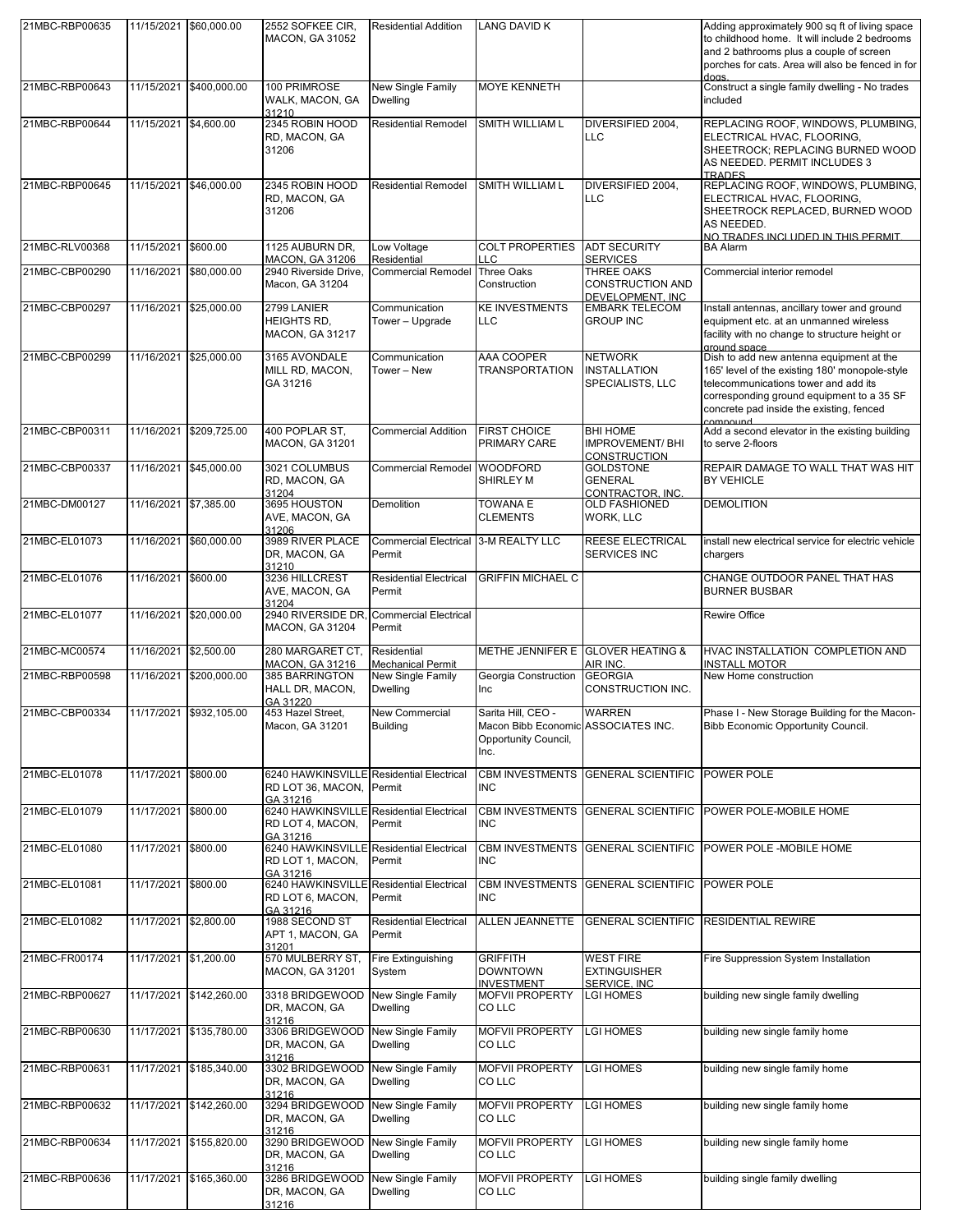| 21MBC-RBP00637 |                       | 11/17/2021 \$135,780.00 | 3276 BRIDGEWOOD New Single Family<br>DR, MACON, GA<br>31216       | <b>Dwelling</b>                                   | <b>MOFVII PROPERTY</b><br>CO LLC                                          | <b>LGI HOMES</b>                                           | Building new single family home                                                                                                                                                                                                                   |
|----------------|-----------------------|-------------------------|-------------------------------------------------------------------|---------------------------------------------------|---------------------------------------------------------------------------|------------------------------------------------------------|---------------------------------------------------------------------------------------------------------------------------------------------------------------------------------------------------------------------------------------------------|
| 21MBC-RBP00639 |                       | 11/17/2021 \$185,340.00 | 3272 BRIDGEWOOD New Single Family<br>DR, MACON, GA<br>31216       | <b>Dwelling</b>                                   | <b>MOFVII PROPERTY</b><br>CO LLC                                          | <b>LGI HOMES</b>                                           | Building new single family home                                                                                                                                                                                                                   |
| 21MBC-RBP00640 |                       | 11/17/2021 \$135,780.00 | 3273 BRIDGEWOOD New Single Family<br>DR, MACON, GA<br>31216       | <b>Dwelling</b>                                   | <b>MOFVII PROPERTY</b><br>CO LLC                                          | <b>LGI HOMES</b>                                           | <b>Building Single Family Home</b>                                                                                                                                                                                                                |
| 21MBC-RBP00641 | 11/17/2021            | \$185,340.00            | 3277 BRIDGEWOOD<br>DR, MACON, GA<br>31216                         | New Single Family<br><b>Dwelling</b>              | <b>MOFVII PROPERTY</b><br>CO LLC                                          | <b>LGI HOMES</b>                                           | <b>Building New Single family Home</b>                                                                                                                                                                                                            |
| 21MBC-RBP00646 | 11/17/2021            | \$450,000.00            | 113 PENINSULA<br>AVE, MACON, GA<br>31220                          | New Single Family<br><b>Dwelling</b>              | <b>HUFFMAN BARNETT NEWMAN &amp;</b><br>& ASSOCIATES                       | <b>ASSOCIATES LLC</b>                                      | <b>CONSTRUCTION OF A NEW SINGLE</b><br><b>FAMILY DWELLING</b>                                                                                                                                                                                     |
| 21MBC-RBP00647 |                       | 11/17/2021 \$17,650.00  | 203 GREENVIEW<br>TERR, MACON, GA                                  | <b>Residential Addition</b>                       | <b>STRANGE MICHAEL</b><br>& WENDI R                                       | <b>ARCHADECK OF</b><br><b>CENTRAL GEORGIA</b>              | PERMIT INCLUDES 4 TRADES<br><b>RESIDENTAL ADDITION</b>                                                                                                                                                                                            |
| 21MBC-CLV00056 | 11/18/2021 \$600.00   |                         | 31220<br><b>125 PLANTATION</b><br>CENTRE DR S.<br>MACON, GA 31210 | Low Voltage<br>Commercial                         | <b>LONDON COMPANY</b><br>LLC                                              | <b>ADT SECURITY</b><br><b>SERVICES</b>                     | <b>BA Alarm</b>                                                                                                                                                                                                                                   |
| 21MBC-EL00956  | 11/18/2021 \$9,000.00 |                         | 201 BRUNSWICK<br>AVE, MACON, GA<br>31217                          | <b>Residential Electrical</b><br>Permit           | <b>OWENS KATHLEEN</b><br><b>BOREN</b>                                     | <b>J&amp;I CORDON</b><br><b>ELECTRIC LLC</b>               | 200 amp, 7 receptacles, 40 switches, 1<br>range 220, 1 w/h 220, 1 furnace, 1<br>microwave, 1 disposal, 1 refrigerator, 3 bath<br>fans, 7 smoke detectors, 16 recess cans, 28<br>lights, 4 fans, 4 flood lights, 1 dryer, 1 washer<br>1 dishwasher |
| 21MBC-EL01087  | 11/18/2021 \$300.00   |                         | 1072 COUNTRY<br>SQUIRE DR,<br><b>MACON, GA 31210</b>              | <b>Residential Electrical</b><br>Permit           | WAGONER BRYAN TU. R. HUNNICUTT<br>& RHONDA                                |                                                            | CHANGE 200 AMP SERVICE TO 400 AMP<br><b>PASS THROUGH</b>                                                                                                                                                                                          |
| 21MBC-EL01088  | 11/18/2021 \$2,000.00 |                         | 734 FOREST LAKE<br>DR N, MACON, GA<br>31210                       | <b>Residential Electrical</b><br>Permit           | <b>FREY VIRGINIA</b>                                                      | M.A.B. ELECTRICAL<br><b>SERVICE</b>                        | <b>UPGRADE PANEL</b>                                                                                                                                                                                                                              |
| 21MBC-MC00540  | 11/18/2021            | \$6,850.00              | 135 MACON WEST<br>DR, MACON, GA<br>31210                          | Commercial<br><b>Mechanical Permit</b>            | <b>MEADORS FRANK</b><br><b>GARY &amp; ALAN</b>                            | <b>BUCKY HOLLAND</b><br><b>HEATING &amp; AIR INC.</b>      | 3.5 ton heat pump                                                                                                                                                                                                                                 |
| 21MBC-MC00569  | 11/18/2021            | \$10,000.00             | 2254 ROCKY CREEK Commercial<br>RD, MACON, GA<br>31206             | <b>Mechanical Permit</b>                          | <b>HARVEST</b><br>CATHEDRAL INC                                           | <b>KEADLE HEATING &amp;</b><br>AIR CONDITON                | COMPLETE HVAC INSTALLATION                                                                                                                                                                                                                        |
| 21MBC-MC00576  |                       | 11/18/2021 \$16,119.00  | 1223 WAVERLAND<br>DR, MACON, GA<br>31211                          | <b>Mechanical Permit</b>                          | <b>JOHN DEERY</b>                                                         | <b>TOTAL COMFORT</b><br>COOLING AND<br><b>HEATING, LLC</b> | INSTALL DUCTWORK, GAS FURNACE, AND<br>AIR CONDITIONER                                                                                                                                                                                             |
| 21MBC-MC00577  | 11/18/2021 \$6,470.00 |                         | 645 ROSA TAYLOR<br>DR, MACON, GA<br>31204                         | Residential<br><b>Mechanical Permit</b>           | <b>FEAGAN ANDREW</b><br>M &                                               | <b>BUCKY HOLLAND</b><br><b>HEATING &amp; AIR INC.</b>      | 2 ton gas                                                                                                                                                                                                                                         |
| 21MBC-MC00578  | 11/18/2021            | \$6,810.00              | 3366 ARNWOOD<br>AVE, MACON, GA<br>31204                           | Residential<br><b>Mechanical Permit</b>           | RHODES LINDA R                                                            | <b>BUCKY HOLLAND</b><br><b>HEATING &amp; AIR INC.</b>      | 3 ton heat pump                                                                                                                                                                                                                                   |
| 21MBC-MC00579  | 11/18/2021 \$3,990.00 |                         | 4514 SARDIS<br>CHURCH RD,<br><b>MACON, GA 31216</b>               | Residential<br><b>Mechanical Permit</b>           | <b>JACKSON</b><br>SCHNEITA M                                              | <b>BUCKY HOLLAND</b><br>HEATING & AIR INC.                 | 80,000 BTU 90% gas furnace                                                                                                                                                                                                                        |
| 21MBC-RLV00369 | 11/18/2021 \$600.00   |                         | 4167 EDEN DR,<br><b>MACON, GA 31204</b>                           | Low Voltage<br>Residential                        | <b>MOORE DARRELL B</b>                                                    | <b>ADT SECURITY</b><br><b>SERVICES</b>                     | <b>BA Alarm</b>                                                                                                                                                                                                                                   |
| 21MBC-EL00998  | 11/19/2021 \$3,250.00 |                         | 4406 CHAMBERS RD<br>APT D15, MACON,                               | <b>Commercial Electrical</b><br>Permit            | & TRACY Y<br><b>GLEN RIDGE 96 LLC</b>                                     | <b>STARR ELECTRICAL</b><br><b>CONTRACTORS</b>              | replace meter base                                                                                                                                                                                                                                |
| 21MBC-EL00999  | 11/19/2021 \$3,250.00 |                         | GA 31206<br>APT D14, MACON,<br>GA 31206                           | Permit                                            | 4406 CHAMBERS RD Commercial Electrical GLEN RIDGE 96 LLC STARR ELECTRICAL | <b>CONTRACTORS</b>                                         | replace meter base                                                                                                                                                                                                                                |
| 21MBC-EL01000  | 11/19/2021 \$3,250.00 |                         | 4406 CHAMBERS RD<br>APT D13, MACON,<br>GA 31206                   | <b>Commercial Electrical</b><br>Permit            | <b>GLEN RIDGE 96 LLC STARR ELECTRICAL</b>                                 | CONTRACTORS                                                | replace meter base                                                                                                                                                                                                                                |
| 21MBC-EL01001  | 11/19/2021 \$3,250.00 |                         | 4406 CHAMBERS RD<br>APT D16, MACON,<br>GA 31206                   | <b>Commercial Electrical</b><br>Permit            | GLEN RIDGE 96 LLC STARR ELECTRICAL                                        | <b>CONTRACTORS</b>                                         | replace meter base                                                                                                                                                                                                                                |
| 21MBC-EL01002  | 11/19/2021 \$3,250.00 |                         | 4406 CHAMBERS RD<br>APT HSE8. MACON.<br>GA 31206                  | <b>Commercial Electrical</b><br>Permit            | <b>GLEN RIDGE 96 LLC</b>                                                  | <b>STARR ELECTRICAL</b><br><b>CONTRACTORS</b>              | replace meter base                                                                                                                                                                                                                                |
| 21MBC-EL01084  | 11/19/2021 \$1,200.00 |                         | 916 ELM ST.<br><b>MACON, GA 31201</b>                             | <b>Residential Electrical</b><br>Permit           | <b>CIENFUEGOS</b><br>SONIA                                                | ALFREDO DANIEL                                             | New Service 200 amps                                                                                                                                                                                                                              |
| 21MBC-EL01086  |                       | 11/19/2021 \$73,920.00  | 113 WINDMILL<br>PLANTATION RD,<br><b>MACON, GA 31216</b>          | <b>Residential Electrical</b><br>Permit           | PLYMEL KEVIN D &<br>KIM M                                                 | POWER HOME SOLAR<br><b>LLC</b>                             | Installation of 21 roof mounted grid tied solar<br>panels with 8.40kw and adding a battery<br>backup to an existing structure.                                                                                                                    |
| 21MBC-EL01089  | 11/19/2021 \$5,000.00 |                         | 5724 EDWINA DR,<br><b>MACON, GA 31206</b>                         | <b>Residential Electrical</b><br>Permit           | <b>RUSH MONIQUE</b><br><b>CURRY</b>                                       | STARR ELECTRICAL<br><b>CONTRACTORS</b>                     | INSTALL GROUNDING FOR SERVICE, WIRE<br>DRYER, MAKE UP PANEL                                                                                                                                                                                       |
| 21MBC-EL01090  | 11/19/2021            | \$5,000.00              | 1111 HARTLEY ST,                                                  | <b>Residential Electrical</b>                     | <b>WILLIAMS LATASHA</b>                                                   | <b>SAFE WAY</b>                                            | RESIDENTIAL ELECTRICAL UPGRADE TO                                                                                                                                                                                                                 |
| 21MBC-EL01091  | 11/19/2021 \$4,500.00 |                         | MACON, GA 31206<br>239 BLOSSOM AVE,                               | Permit<br><b>Residential Electrical</b>           | MANNING COBY T                                                            | MECHANICAL LLC<br><b>SAFE WAY</b>                          | <b>100 AMPS</b><br>ELECTRIC NEW WIRING ENTIRE HOUSE                                                                                                                                                                                               |
| 21MBC-EL01092  |                       | 11/19/2021 \$36,000.00  | <b>MACON, GA 31204</b><br>613 CARMAN PL,                          | Permit<br><b>Residential Electrical</b>           | <b>GOMEZ ANTONIA</b>                                                      | <b>MECHANICAL LLC</b><br>PALMETTO SOLAR                    | Rooftop Solar Photovoltaic Installation                                                                                                                                                                                                           |
| 21MBC-EL01093  |                       | 11/19/2021 \$16,606.00  | <b>MACON, GA 31206</b><br>1066 NORMANDY<br>RD, MACON, GA          | Permit<br><b>Residential Electrical</b><br>Permit | <b>CLEMENTS</b><br>VIRGINIA AS                                            | LLC<br><b>MARC JONES</b><br>CONSTRUCTION LLC               | Installing a roof-mounted solar system to<br>existing residential structure with coinciding                                                                                                                                                       |
| 21MBC-EL01094  | 11/19/2021 \$450.00   |                         | 31210<br>4143 DOROTHY<br>AVE, MACON, GA                           | <b>Residential Electrical</b><br>Permit           | <b>TRUSTEE</b><br>KHOOBLALL NALINI<br>& KALOWTIE                          | <b>GENERAL SCIENTIFIC</b>                                  | electrical wiring.<br><b>CHANGE METERBASE</b>                                                                                                                                                                                                     |
| 21MBC-MC00545  | 11/19/2021 \$6,283.00 |                         | 31206<br>670 ERICK DR,<br><b>MACON, GA 31216</b>                  | Commercial<br><b>Mechanical Permit</b>            | <b>AIRPORT</b><br>MAINTENANCE                                             | CONDITIONED AIR,<br>INC.                                   | demo old air handler & condensing unit on old<br>slab                                                                                                                                                                                             |
| 21MBC-MC00558  | 11/19/2021 \$2,950.00 |                         | 2971 SOUTHSHORE Residential<br>CT, MACON, GA                      | <b>Mechanical Permit</b>                          | <b>SHOP</b><br><b>STUBBS THOMAS P</b><br>NANCY L                          | CONDITIONED AIR,<br>INC.                                   | 2.5 TON AIR HANDLER                                                                                                                                                                                                                               |
| 21MBC-PL00196  | 11/19/2021 \$3,200.00 |                         | 31204<br>2061 FOREST HILL<br>RD, MACON, GA<br>31210               | <b>Plumbing Permit</b>                            | TOLLIVER MILDRED<br>ODESSA                                                | <b>RICKY HEATH</b><br><b>PLUMBING</b>                      | Replacing sewer                                                                                                                                                                                                                                   |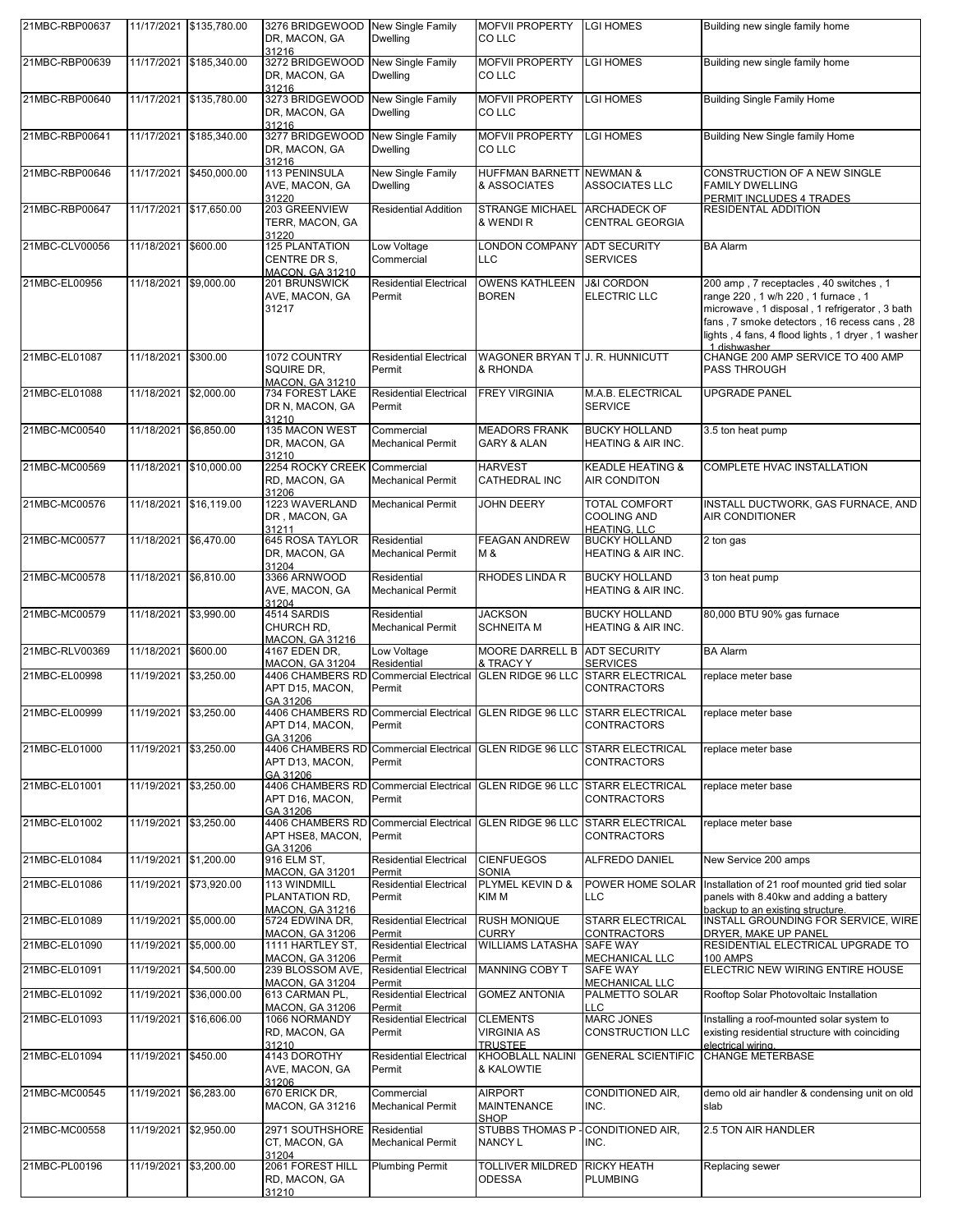| 21MBC-RBP00655 |                       | 11/19/2021 \$25,000.00  | 1383 DEWEY ST,<br><b>MACON, GA 31206</b>                                | <b>Residential Remodel</b>                       | <b>BELL DEBRA W</b>                                      | <b>WILLIAMS</b><br><b>BURROUGHS</b><br>CONSTRUCTION | Home renovation. New plumbing, New HVAC,<br>electrical re-wire. Paint, general repairs,<br>sheetrock repair, refurbish hardwood floors.                                                                                                                                                  |
|----------------|-----------------------|-------------------------|-------------------------------------------------------------------------|--------------------------------------------------|----------------------------------------------------------|-----------------------------------------------------|------------------------------------------------------------------------------------------------------------------------------------------------------------------------------------------------------------------------------------------------------------------------------------------|
|                |                       |                         |                                                                         |                                                  |                                                          |                                                     | New fixtures (lighting), new vanity and toilets<br>for bathroom area.                                                                                                                                                                                                                    |
| 21MBC-RLV00370 | 11/19/2021 \$600.00   |                         | 303 PHEASANT<br>RUN, MACON, GA<br>31216                                 | Low Voltage<br>Residential                       | <b>WILLIAMS RAY</b><br>ELLIS SR &                        | <b>ADT SECURITY</b><br><b>SERVICES</b>              | <b>BA Alarm</b>                                                                                                                                                                                                                                                                          |
| 21MBC-RO00237  | 11/19/2021 \$6,900.00 |                         | 1370 NORMANDY<br>RD, MACON, GA<br>31210                                 | <b>Residential Reroof</b>                        | JOHNSON FAITH A -<br>MERRITT T                           | BLAND ROOFING CO.,<br>INC.                          | REMOVE EXISTING SHINGLES, INSTALL<br>NEW SHINGLES, AND HAUL OFF ALL<br>DEBRIS.                                                                                                                                                                                                           |
| 21MBC-RO00238  | 11/19/2021 \$5,000.00 |                         | 3735 GREENBRIAR<br>RD, MACON, GA                                        | <b>Residential Reroof</b>                        | <b>CURRY GLORIA A &amp;</b>                              | <b>BLAND ROOFING CO.,</b><br>INC.                   | REMOVE EXISTING SHINGLES, INSTALL<br>NEW SHINGLES, AND HAUL OFF ALL                                                                                                                                                                                                                      |
| 21MBC-RO00239  | 11/19/2021 \$8,200.00 |                         | 31204<br>5194 RIVOLI DR,<br><b>MACON, GA 31210</b>                      | <b>Residential Reroof</b>                        | <b>ROY PROPERTY</b><br>LLC                               | <b>BLAND ROOFING CO.,</b><br>INC.                   | DEBRIS.<br>REMOVE EXISTING SHINGLES, INSTALL<br>NEW SHINGLES, AND HAUL OFF ALL                                                                                                                                                                                                           |
| 21MBC-RO00240  |                       | 11/19/2021 \$10,000.00  | 5146 SMOKE RISE<br>DR, MACON, GA                                        | <b>Residential Reroof</b>                        | <b>MCCOMMON</b><br><b>MATTHEW C &amp;</b>                | <b>BLAND ROOFING CO</b><br>INC.                     | <b>DEBRIS</b><br>REMOVE EXISTING SHINGLES, INSTALL<br>NEW SHINGLES, AND HAUL OFF ALL                                                                                                                                                                                                     |
| 21MBC-RO00241  | 11/19/2021            | \$6,500.00              | 31210<br>3250 VISTA CIR,<br><b>MACON, GA 31204</b>                      | <b>Residential Reroof</b>                        | <b>HANNAH</b><br>LUTZ<br><b>CHRISTOPHER R</b>            | <b>BLAND ROOFING CO.,</b><br>INC.                   | DEBRIS.<br>REMOVE EXISTING SHINGLES, INSTALL<br>NEW SHINGLES, AND HAUL OFF ALL                                                                                                                                                                                                           |
| 21MBC-RO00242  | 11/19/2021 \$8,400.00 |                         | 265 IDLE WILD RD,<br><b>MACON, GA 31210</b>                             | <b>Residential Reroof</b>                        | <b>BENFIELD MARK R</b><br>& ANSLEY T                     | BLAND ROOFING CO.,<br>INC.                          | <b>DEBRIS</b><br>REMOVE EXISTING SHINGLES, INSTALL<br>NEW SHINGLES, AND HAUL OFF ALL                                                                                                                                                                                                     |
| 21MBC-RO00243  | 11/19/2021 \$7,900.00 |                         | 1744 KAYS CT,<br><b>MACON, GA 31220</b>                                 | <b>Residential Reroof</b>                        | KILBY CRYSTAL M                                          | BLAND ROOFING CO.,<br>INC.                          | <b>DEBRIS</b><br>REMOVE EXISTING SHINGLES, INSTALL<br>NEW SHINGLES, AND HAUL OFF ALL<br><b>DEBRIS</b>                                                                                                                                                                                    |
| 21MBC-RO00245  | 11/19/2021 \$5,000.00 |                         | 2966 SOUTHSHORE<br>CT, MACON, GA<br>31204                               | <b>Residential Reroof</b>                        | POOLE PATRICIA W                                         | BLAND ROOFING CO.,<br>INC.                          | REMOVE EXISTING SHINGLES, INSTALL<br>NEW SHINGLES, AND HAUL OFF ALL<br><b>DEBRIS</b>                                                                                                                                                                                                     |
| 21MBC-RO00247  |                       | 11/19/2021 \$16,000.00  | 201 MAIMONT CIR,<br><b>MACON, GA 31210</b>                              | <b>Residential Reroof</b>                        | <b>MILLS ROGER</b>                                       | <b>BLAND ROOFING CO.,</b><br>INC.                   | REMOVE EXISTING SHINGLES, INSTALL<br>NEW SHINGLES, AND HAUL OFF ALL<br><b>DEBRIS</b>                                                                                                                                                                                                     |
| 21MBC-CLV00057 | 11/22/2021 \$1,100.00 |                         | 1990 VINEVILLE                                                          | Low Voltage<br>Commercial                        | PATEL<br><b>JAGDISHKUMAR</b>                             | <b>FALL-LINE</b><br>ELECTRONICS, INC.               | INSTALL COMMERCIAL BURGLAR ALARM                                                                                                                                                                                                                                                         |
| 21MBC-EL01067  |                       | 11/22/2021 \$15,750.00  | AVE, MACON, GA<br>476 WEST BUFORD<br>RD, MACON, GA<br>31204             | <b>Residential Electrical</b><br>Permit          | CANNON CYNTHIA                                           | <b>MARC JONES</b><br>CONSTRUCTION LLC               | 8 solar panels to be mounted to existing roof<br>structure with coinciding electrical wiring                                                                                                                                                                                             |
| 21MBC-EL01095  | 11/22/2021 \$3,000.00 |                         | 811 LYNMORE AVE,                                                        | <b>Residential Electrical</b>                    | <b>KABP TWO LLC</b>                                      |                                                     | REPAIRING FLOOR, WALLS AND                                                                                                                                                                                                                                                               |
| 21MBC-EL01096  |                       | 11/22/2021 \$37,770.00  | <b>MACON, GA 31206</b><br>130 DEER RUN DR,                              | Permit<br><b>Residential Electrical</b>          | David Descoteaux                                         | MILLER'S PLUMBING &                                 | ELECTRICAL SERVICE<br>Install a new10.2 KW grid tie solar system                                                                                                                                                                                                                         |
| 21MBC-EL01097  | 11/22/2021 \$3,585.00 |                         | <b>MACON, GA 31220</b><br>1959 VINING CIR,                              | Permit<br><b>Residential Electrical</b>          | LAMAR EDDIE MAE                                          | ELECTRICAL INC.<br><b>SERVICE ELECTRIC</b>          | Panel and service change                                                                                                                                                                                                                                                                 |
| 21MBC-MC00544  |                       | 11/22/2021 \$231,355.00 | <b>MACON, GA 31204</b><br>3030 Airport East<br>Pkwy, Macon, GA<br>31216 | Permit<br>Commercial<br><b>Mechanical Permit</b> | Kohls                                                    | INC.<br>PRECISION BUILDING<br>& MECHANICAL          | Exact replacement of 13) 50 ton rooftop HVAC<br>units<br>1) 20 ton rooftop unit<br>1) 15 ton<br>2) 12.5 ton<br>1) 10 ton<br>4) 7.5 ton<br>1) 10 ton Liebert<br>8) VAV boxes for offices                                                                                                  |
| 21MBC-RBP00670 |                       | 11/22/2021 \$500,000.00 | 6964<br>COLAPARCHEE RD,<br><b>MACON, GA 31220</b>                       | New Single Family<br><b>Dwelling</b>             | HARRISON HAROLD SIERRA CUSTOM<br><b>B &amp; PATRICIA</b> | HOMES, LLC                                          | <b>NEW SINGLE FAMILY DWELLING</b>                                                                                                                                                                                                                                                        |
| 21MBC-RBP00671 |                       | 11/22/2021 \$160,000.00 | 110 COLLEGE ST,<br><b>MACON, GA 31201</b>                               | <b>Residential Remodel</b>                       | PALMER JOSEPH R                                          |                                                     | CONSTRUCTING A SINGLE FAMILY<br>DWELLING THAT WAS DESTROYED BY<br>FIRE.<br>PERMIT INCLUDES 4 TRADES.                                                                                                                                                                                     |
| 21MBC-CBP00310 |                       | 11/23/2021 \$70,000.00  | 5707 RIVOLI DR.<br><b>MACON, GA 31210</b>                               | New Commercial<br><b>Building</b>                | <b>NORTH MACON</b><br>PRESBYTERIAN -                     | <b>PELLICANO</b><br>CONSTRUCTION                    | A Portable Classroom Structure is being added<br>at North Macon Presbyterian Church. The<br>manufacturer is installing the unit including all<br>piers, tie-downs, ramps and stairs. The<br>owner's electrician will make electrical hook-<br>ups from a new meter by the power company. |
| 21MBC-DM00129  | 11/23/2021 \$2,000.00 |                         | 4025 HARTLEY<br><b>BRIDGE RD,</b><br><b>MACON, GA 31216</b>             | Demolition                                       | Purple Estate LLC                                        | SOUTHERN<br>DIRTWORKS, LLC                          | Demolish house                                                                                                                                                                                                                                                                           |
| 21MBC-DM00130  | 11/23/2021 \$3,000.00 |                         | 2802 HOUSTON<br>AVE, MACON, GA<br>31206                                 | Demolition                                       | WALKER<br>ELIZABETH B &                                  | SOUTHERN<br>DIRTWORKS, LLC                          | Demolish building for Macon Bibb Blight project                                                                                                                                                                                                                                          |
| 21MBC-EL01099  | 11/23/2021 \$3,199.50 |                         | 901 MORNINGSIDE<br>DR, MACON, GA<br>31217                               | <b>Residential Electrical</b><br>Permit          | JACKSON EDWARD<br>L - WANDA                              | <b>SERVICE ELECTRIC</b><br>INC.                     | Service and panel change/upgrade                                                                                                                                                                                                                                                         |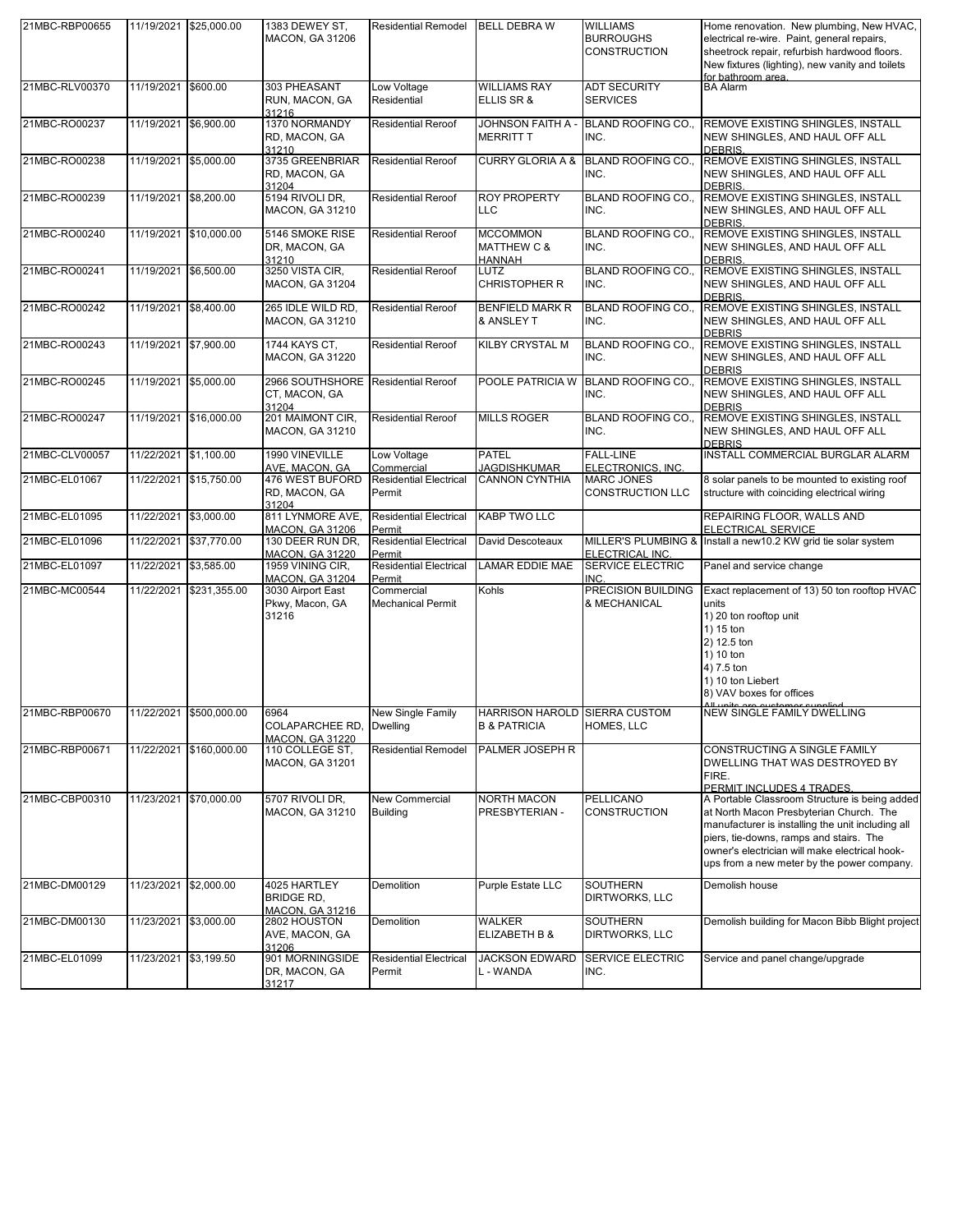| 21MBC-FR00018  |                       | 11/23/2021 \$33,000.00  | 400 POPLAR ST,<br><b>MACON, GA 31201</b>                                                  | Fire Alarm                                      | <b>FIRST CHOICE</b><br>PRIMARY CARE             | <b>AUDIO ENGINEERING</b>                                                            | IN THE BASEMENT ADDED/REPLACED<br>CEILING MOUNTED HORN/STROBES, PULL<br>STATIONS, DUCT DETECTORS, MONITOR<br>MODULES FOR FLOWS AND TAMPERS.<br>ON THE FIRST FLOOR ADDED/REPLACED<br>CEILING AND WALL MOUNTED<br>HORN/STROBES AND STROBES, PULL<br>STATIONS, SMOKE DETECTORS, MONITOR<br>MODULES, ADDED A POWER SUPPLY AND<br>REPLACED FACU WITH A NEW NFS-320<br>FACU. ON SECOND FLOOR<br>ADDED/REPLACED CEILING AND WALL<br>MOUNTED HORN/STROBES AND<br>STROBES, PULL STATIONS, SMOKED<br>DETECTORS, PULL STATIONS AND<br>MONITOR MODULES. ON THE THIRD<br>FLOOR ADDED/REPLACED CEILING AND<br>WALL MOUNTED HORN/STROBES, PULL<br>STATIONS, SMOKE DETECTORS AND<br>MONITOR MODULES. |
|----------------|-----------------------|-------------------------|-------------------------------------------------------------------------------------------|-------------------------------------------------|-------------------------------------------------|-------------------------------------------------------------------------------------|--------------------------------------------------------------------------------------------------------------------------------------------------------------------------------------------------------------------------------------------------------------------------------------------------------------------------------------------------------------------------------------------------------------------------------------------------------------------------------------------------------------------------------------------------------------------------------------------------------------------------------------------------------------------------------------|
| 21MBC-MC00541  | 11/23/2021 \$4,300.00 |                         | 807 BOULEVARD,<br><b>MACON, GA 31211</b>                                                  | Residential<br><b>Mechanical Permit</b>         | MOONEY DEBORAH<br>A & BACON M A                 | CONDITIONED AIR,<br>INC.                                                            | <b>CONDENSER &amp; COIL</b>                                                                                                                                                                                                                                                                                                                                                                                                                                                                                                                                                                                                                                                          |
| 21MBC-MC00542  | 11/23/2021 \$7,785.00 |                         | 3585 VINEVILLE<br>AVE, MACON, GA                                                          | Commercial<br><b>Mechanical Permit</b>          | <b>BEHAVIORAL</b><br><b>MEDICINE LLC</b>        | <b>CONDITIONED AIR,</b><br>INC.                                                     | REPLACE PACKAGE UNIT                                                                                                                                                                                                                                                                                                                                                                                                                                                                                                                                                                                                                                                                 |
| 21MBC-MC00565  | 11/23/2021 \$4,125.00 |                         | 2265 WILDWOOD<br>DR, MACON, GA<br>31204                                                   | Residential<br><b>Mechanical Permit</b>         | <b>ENNIS RUTH G</b>                             | CONDITIONED AIR,<br>INC.                                                            | <b>GAS FURNACE</b>                                                                                                                                                                                                                                                                                                                                                                                                                                                                                                                                                                                                                                                                   |
| 21MBC-RBP00651 |                       | 11/23/2021 \$155,820.00 | 3281 BRIDGEWOOD<br>DR, MACON, GA<br>31216                                                 | New Single Family<br>Dwelling                   | <b>MOFVII PROPERTY</b><br><b>COLLC</b>          | <b>LGI HOMES</b>                                                                    | <b>Building New Single Family Home</b>                                                                                                                                                                                                                                                                                                                                                                                                                                                                                                                                                                                                                                               |
| 21MBC-RBP00652 |                       | 11/23/2021 \$165,360.00 | 3285 BRIDGEWOOD<br>DR, MACON, GA                                                          | New Single Family<br><b>Dwelling</b>            | <b>MOFVII PROPERTY</b><br>CO LLC                | <b>LGI HOMES</b>                                                                    | Building New Single family home                                                                                                                                                                                                                                                                                                                                                                                                                                                                                                                                                                                                                                                      |
| 21MBC-RBP00672 | 11/23/2021 \$3,000.00 |                         | 31216<br>811 LYNMORE AVE,                                                                 | <b>Residential Remodel</b>                      | <b>KABP TWO LLC</b>                             |                                                                                     | REPAIRING FLOOR, WALLS AND<br>ELECTRICAL SERVICE.                                                                                                                                                                                                                                                                                                                                                                                                                                                                                                                                                                                                                                    |
| 21MBC-RBP00673 | 11/23/2021            | \$65,000.00             | <b>MACON, GA 31206</b><br>1052 HAYWOOD RD, Residential Addition<br><b>MACON, GA 31211</b> |                                                 | <b>BARNES W C</b>                               | <b>MISSION BUILDERS,</b><br><b>LLC</b>                                              | FRONT AND REAR RESIDENTIAL ADDITION<br>PERMIT INCLUDES 3 TRADES                                                                                                                                                                                                                                                                                                                                                                                                                                                                                                                                                                                                                      |
| 21MBC-RBP00674 |                       | 11/23/2021 \$28,000.00  | 926 WARWICK DR,<br><b>MACON, GA 31210</b>                                                 | Accessory Building -<br>Residential             | <b>MORGAN SARAH E</b>                           |                                                                                     | ADDITION OF A RESIDENTIAL ACCESSORY<br><b>BUILDING</b><br>PERMIT INCLUDES ELECTRICAL TRADE<br>ONLY                                                                                                                                                                                                                                                                                                                                                                                                                                                                                                                                                                                   |
| 21MBC-RBP00675 |                       | 11/23/2021 \$37,500.00  | 385 ALBERTS LN.<br><b>MACON, GA 31204</b>                                                 | <b>Residential Addition</b>                     | <b>NNY FINANCIAL INC</b>                        | <b>MISSION BUILDERS,</b><br><b>LLC</b>                                              | <b>REAR ADDITION TO RESIDENTIAL</b><br><b>DWELLING</b><br>PERMIT INCLUDES 3 TRADES                                                                                                                                                                                                                                                                                                                                                                                                                                                                                                                                                                                                   |
| 21MBC-RBP00676 |                       | 11/23/2021 \$37,500.00  | 387 ALBERTS LN.<br><b>MACON, GA 31204</b>                                                 | <b>Residential Addition</b>                     |                                                 | MISSION BUILDERS,<br><b>LLC</b>                                                     | REAR ADDITION TO RESIDENTIAL<br><b>DWELLING</b><br>PERMIT INCLUDES 3 TRADES                                                                                                                                                                                                                                                                                                                                                                                                                                                                                                                                                                                                          |
| 21MBC-RBP00677 |                       | 11/23/2021 \$20,000.00  | 2802 JADAN PL,<br><b>MACON, GA 31206</b>                                                  | <b>Residential Remodel</b>                      | MACON-BIBB<br><b>COUNTY LAND</b><br><b>BANK</b> |                                                                                     | RENOVATE ROOF, PLUMBING,<br>ELECTRICAL INTERIOR & EXTERIOR                                                                                                                                                                                                                                                                                                                                                                                                                                                                                                                                                                                                                           |
| 21MBC-EL01100  | 11/24/2021            | \$250.00                | 940 HILLCREST<br>BLVD, MACON, GA<br>31204                                                 | <b>Commercial Electrical GREENWAY</b><br>Permit | <b>ROBERT LEASTON</b><br>JR                     | JE POWER CO                                                                         | PERMANENT POWER                                                                                                                                                                                                                                                                                                                                                                                                                                                                                                                                                                                                                                                                      |
| 21MBC-EL01101  | 11/24/2021 \$1,200.00 |                         | 521 VILLA ESTA CIR, Residential Electrical<br><b>MACON, GA 31206</b>                      | Permit                                          | <b>WILLIAMS HARRY &amp;</b>                     | <b>ALFREDO DANIEL</b>                                                               | Georgia Power inspection request for Power<br>On, reconnect                                                                                                                                                                                                                                                                                                                                                                                                                                                                                                                                                                                                                          |
| 21MBC-EL01102  | 11/24/2021 \$3,800.00 |                         | 617 HARA DR,<br><b>MACON, GA 31204</b>                                                    | <b>Residential Electrical</b><br>Permit         | MCKENNA LETITIA D AMEN ELECTRIC                 |                                                                                     | SERVICE UPGRADE, REPLACE METER<br>BASE, WEATHER HEAD & INTERIOR<br>PANEL BOX,<br>AND ALL SERVICE ENTRANCE CABLES                                                                                                                                                                                                                                                                                                                                                                                                                                                                                                                                                                     |
| 21MBC-EL01103  | 11/24/2021 \$6,500.00 |                         | 1881 SECOND AVE,<br><b>MACON, GA 31201</b>                                                | <b>Residential Electrical</b><br>Permit         | <b>BRADDY JOVON</b>                             | <b>AMEN ELECTRIC</b>                                                                | RESIDENTIAL REWIRE AND SERVICE<br><b>UPGRADE</b>                                                                                                                                                                                                                                                                                                                                                                                                                                                                                                                                                                                                                                     |
| 21MBC-MC00562  | 11/24/2021 \$3,000.00 |                         | 4607 SAVAGE HILLS Residential<br>DR, MACON, GA                                            | <b>Mechanical Permit</b>                        | PREWETT PATRICIA<br>M                           | CONDITIONED AIR,<br>INC.                                                            | REPLACE GAS FURNACE                                                                                                                                                                                                                                                                                                                                                                                                                                                                                                                                                                                                                                                                  |
| 21MBC-CRO00014 | 11/29/2021 \$6,500.00 |                         | 31210<br>1616 NUSSBAUM<br>AVE, MACON, GA<br>31201                                         | <b>Commercial Reroof</b>                        | <b>PITTMAN ANDREW</b><br>JR - ROCKY             | <b>KC CONSTRUCTION</b><br>SERVICES INC.                                             | <b>REPAIRING ROOF</b>                                                                                                                                                                                                                                                                                                                                                                                                                                                                                                                                                                                                                                                                |
| 21MBC-PL00197  | 11/29/2021 \$2,500.00 |                         | 1383 DEWEY ST,<br><b>MACON, GA 31206</b>                                                  | <b>Residential Plumbing</b><br>Permit           | <b>BELL DEBRA W</b>                             | LB RAINEY GENERAL<br><b>MAINTENANCE &amp;</b><br><b>CONSTRUCTION</b><br>COMPANY LLC | installation of water and sewer line.                                                                                                                                                                                                                                                                                                                                                                                                                                                                                                                                                                                                                                                |
| 21MBC-PL00199  | 11/29/2021 \$5,000.00 |                         | 3915 GADSON DR,<br><b>MACON, GA 31204</b>                                                 | <b>Residential Plumbing</b><br>Permit           | <b>RIVERA AMILCAR R</b>                         |                                                                                     | SEWER PIPE REPAIR, CONNECT TO MAIN<br><b>SEWER PIPE</b>                                                                                                                                                                                                                                                                                                                                                                                                                                                                                                                                                                                                                              |
| 21MBC-RBP00625 |                       | 11/29/2021 \$100,000.00 | 5017 SHIRLEY CT,<br><b>MACON, GA 31201</b>                                                | New Single Family<br><b>Dwelling</b>            | <b>MACON ATLANTA</b><br><b>COMMUNITY LLC</b>    | <b>INFINITY HOMES AND</b><br>DEVELOPMENT, LLC                                       | <b>NEW RESIDENTIAL</b>                                                                                                                                                                                                                                                                                                                                                                                                                                                                                                                                                                                                                                                               |
| 21MBC-RBP00626 |                       | 11/29/2021 \$100,000.00 | 5097 SHIRLEY CT,<br><b>MACON, GA 31201</b>                                                | New Single Family<br>Dwellina                   | <b>MACON ATLANTA</b><br><b>COMMUNITY LLC</b>    | <b>INFINITY HOMES AND</b><br>DEVELOPMENT, LLC                                       | <b>NEW RESIDENTIAL</b>                                                                                                                                                                                                                                                                                                                                                                                                                                                                                                                                                                                                                                                               |
| 21MBC-RBP00628 |                       | 11/29/2021 \$100,000.00 | 5093 SHIRLEY CT,<br><b>MACON, GA 31201</b>                                                | New Single Family<br>Dwelling                   | <b>MACON ATLANTA</b><br><b>COMMUNITY LLC</b>    | <b>INFINITY HOMES AND</b><br>DEVELOPMENT, LLC                                       | <b>NEW RESIDENTIAL</b>                                                                                                                                                                                                                                                                                                                                                                                                                                                                                                                                                                                                                                                               |
| 21MBC-RBP00650 | 11/29/2021            | \$100,000.00            | 5013 SHIRLEY CT,<br><b>MACON, GA 31201</b>                                                | New Single Family<br><b>Dwelling</b>            | <b>MACON ATLANTA</b><br><b>COMMUNITY LLC</b>    | INFINITY HOMES AND<br>DEVELOPMENT, LLC                                              | <b>NEW RESIDENTIAL</b>                                                                                                                                                                                                                                                                                                                                                                                                                                                                                                                                                                                                                                                               |
| 21MBC-RBP00653 |                       | 11/29/2021 \$100,000.00 | 5077 SHIRLEY CT,<br><b>MACON, GA 31201</b>                                                | New Single Family<br><b>Dwelling</b>            | <b>MACON ATLANTA</b><br><b>COMMUNITY LLC</b>    | <b>INFINITY HOMES AND</b><br>DEVELOPMENT, LLC                                       | <b>NEW RESIDENTIAL</b>                                                                                                                                                                                                                                                                                                                                                                                                                                                                                                                                                                                                                                                               |
| 21MBC-RBP00654 |                       | 11/29/2021 \$100,000.00 | 5073 SHIRLEY CT,<br><b>MACON, GA 31201</b>                                                | New Single Family<br>Dwelling                   | <b>MACON ATLANTA</b><br><b>COMMUNITY LLC</b>    | INFINITY HOMES AND<br>DEVELOPMENT, LLC                                              | <b>NEW RESIDENTIAL</b>                                                                                                                                                                                                                                                                                                                                                                                                                                                                                                                                                                                                                                                               |
| 21MBC-RBP00656 |                       | 11/29/2021 \$100,000.00 | 5069 SHIRLEY CT,<br><b>MACON, GA 31201</b>                                                | New Single Family<br><b>Dwelling</b>            | <b>MACON ATLANTA</b><br><b>COMMUNITY LLC</b>    | <b>INFINITY HOMES AND</b><br>DEVELOPMENT, LLC                                       | <b>NEW RESIDENTIAL</b>                                                                                                                                                                                                                                                                                                                                                                                                                                                                                                                                                                                                                                                               |
| 21MBC-RBP00657 |                       | 11/29/2021 \$100,000.00 | 5065 SHIRLEY CT,<br><b>MACON, GA 31201</b>                                                | New Single Family<br><b>Dwelling</b>            | <b>MACON ATLANTA</b><br><b>COMMUNITY LLC</b>    | <b>INFINITY HOMES AND</b><br>DEVELOPMENT, LLC                                       | <b>NEW RESIDENTIAL</b>                                                                                                                                                                                                                                                                                                                                                                                                                                                                                                                                                                                                                                                               |
| 21MBC-RBP00658 |                       | 11/29/2021 \$100,000.00 | 5061 SHIRLEY CT,<br><b>MACON, GA 31201</b>                                                | <b>New Single Family</b><br>Dwellina            | <b>MACON ATLANTA</b><br><b>COMMUNITY LLC</b>    | INFINITY HOMES AND<br>DEVELOPMENT, LLC                                              | <b>NEW RESIDENTIAL</b>                                                                                                                                                                                                                                                                                                                                                                                                                                                                                                                                                                                                                                                               |
| 21MBC-RBP00659 |                       | 11/29/2021 \$100,000.00 | 5057 SHIRLEY CT,<br><b>MACON, GA 31201</b>                                                | New Single Family<br>Dwelling                   | <b>MACON ATLANTA</b><br><b>COMMUNITY LLC</b>    | <b>INFINITY HOMES AND</b><br>DEVELOPMENT, LLC                                       | <b>NEW RESIDENTIAL</b>                                                                                                                                                                                                                                                                                                                                                                                                                                                                                                                                                                                                                                                               |
| 21MBC-RBP00660 |                       | 11/29/2021 \$100,000.00 | 5053 SHIRLEY CT,<br><b>MACON, GA 31201</b>                                                | New Single Family<br><b>Dwelling</b>            | <b>MACON ATLANTA</b><br><b>COMMUNITY LLC</b>    | <b>INFINITY HOMES AND</b><br>DEVELOPMENT, LLC                                       | <b>NEW RESIDENTIAL</b>                                                                                                                                                                                                                                                                                                                                                                                                                                                                                                                                                                                                                                                               |